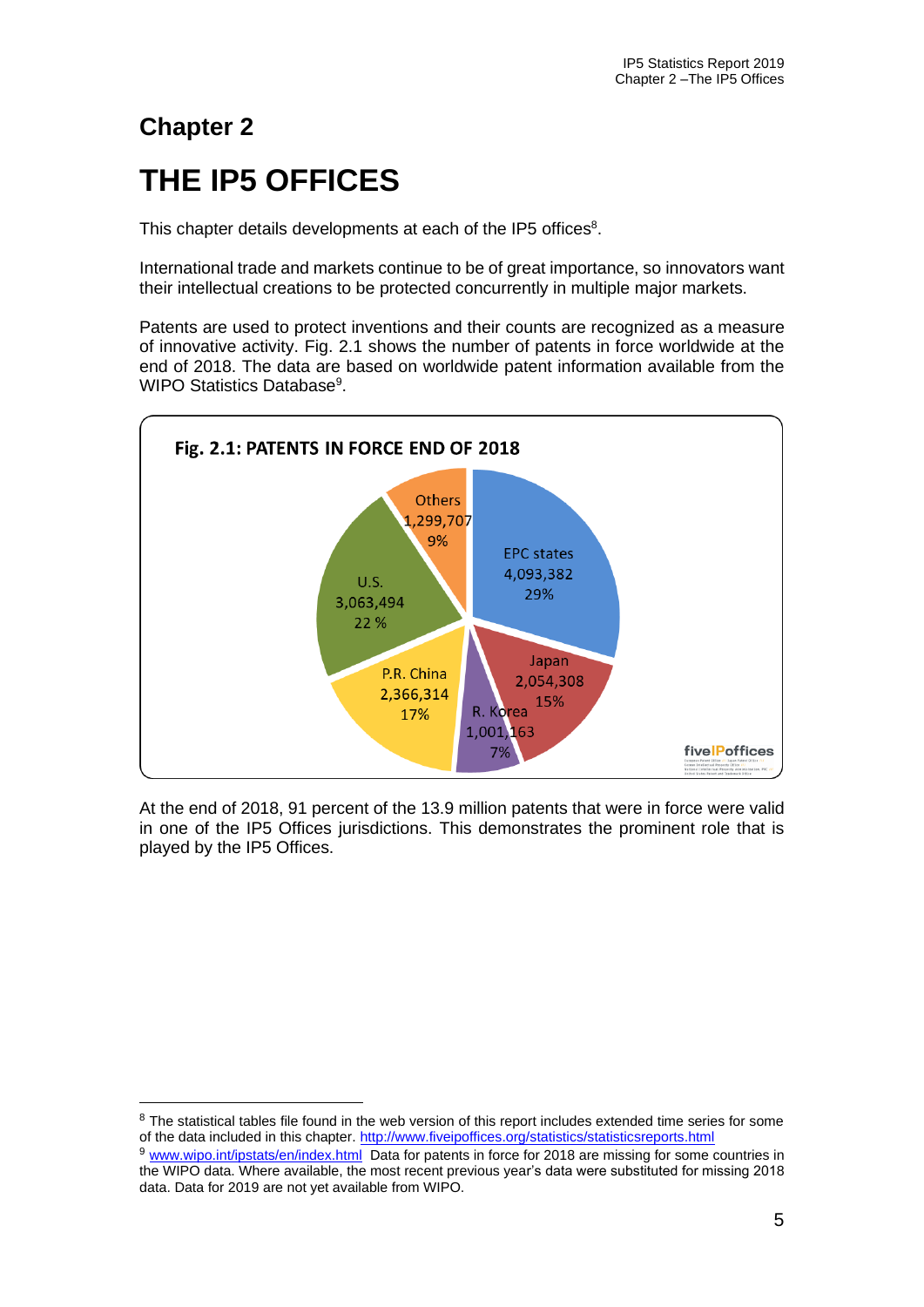Fig. 2.2 shows the residence of the holders of the patents in force at the end of 2018 in the regions of the IP5 Offices.



At the end of 2018, of the 13.9 million patents in force, 29 percent were valid in the EPC states, 22 percent in the U.S. 15 percent in Japan, 7 percent in R. Korea and 17 percent in P. R. China.

In 2018, while 82 percent of the patents valid in Japan originated in Japan<sup>10</sup>, only 49 percent of the U.S. patents had a U.S. origin. For EPC States, the corresponding shares was 60 percent, it was 75 percent for R. Korea, and 70 percent for P.R. China.

It is estimated that each year more than 250,000 first filings from the IP5 Offices result in subsequent patent applications to at least one other IP5 Office, accounting for over 500,000 applications including the resulting duplicates for the same inventions. To address the issue of the backlogs that can build up as a result of this, the IP5 Offices are working together to try to reduce the amount of repetition of similar work that takes place between offices for these patent applications.

Figure 2.3 shows the development of the number of cross filings between the IP5. Offices over the period 2013 to 2017 according to the bloc of the corresponding first filing.

<sup>&</sup>lt;sup>10</sup> Patent origin is based on the patent's first-named inventor or applicant.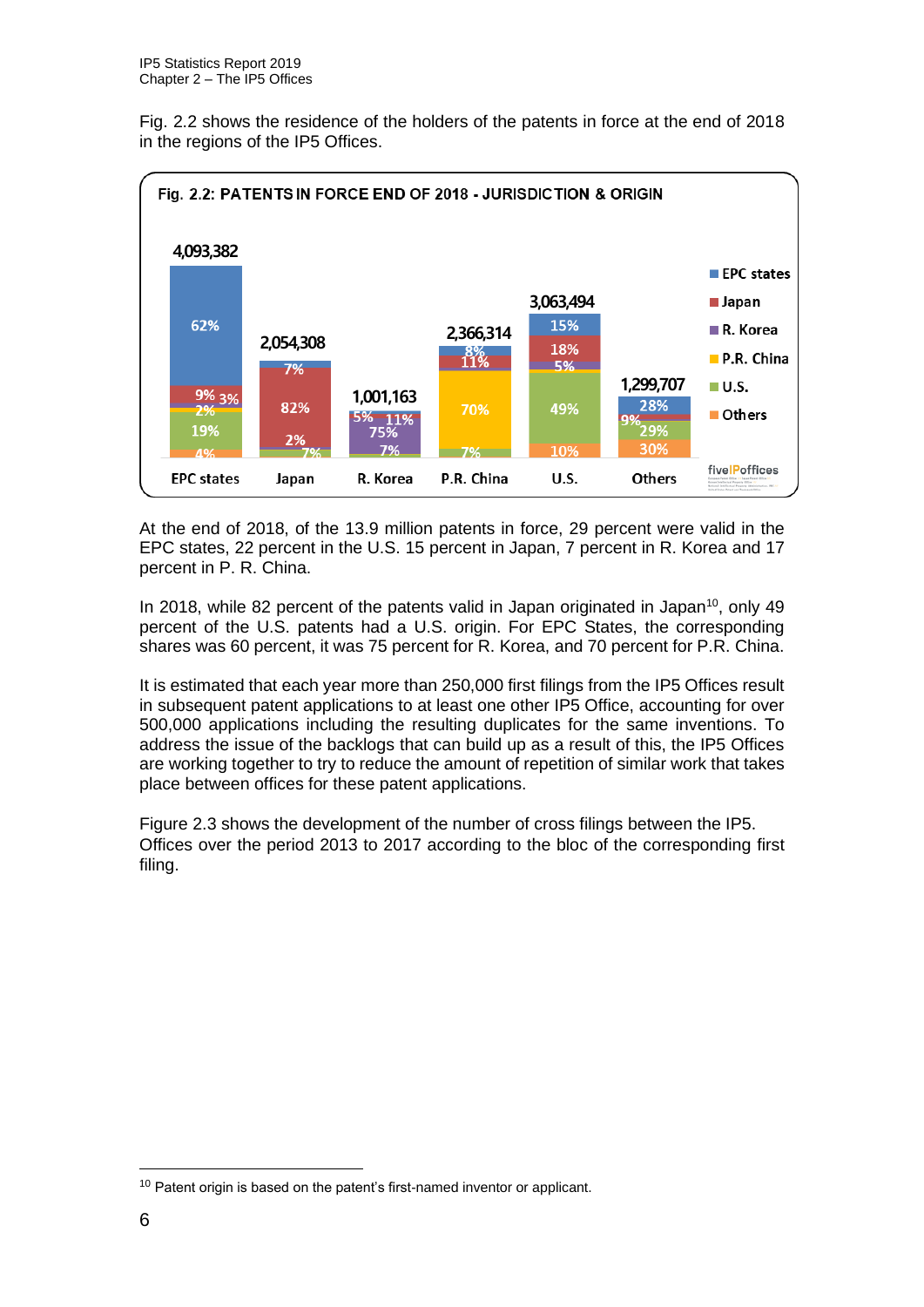

The Figure 2.3 is based on published applications data allowing to track subsequent applications in other jurisdictions. As a consequence, data beyond 2017 are not yet complete.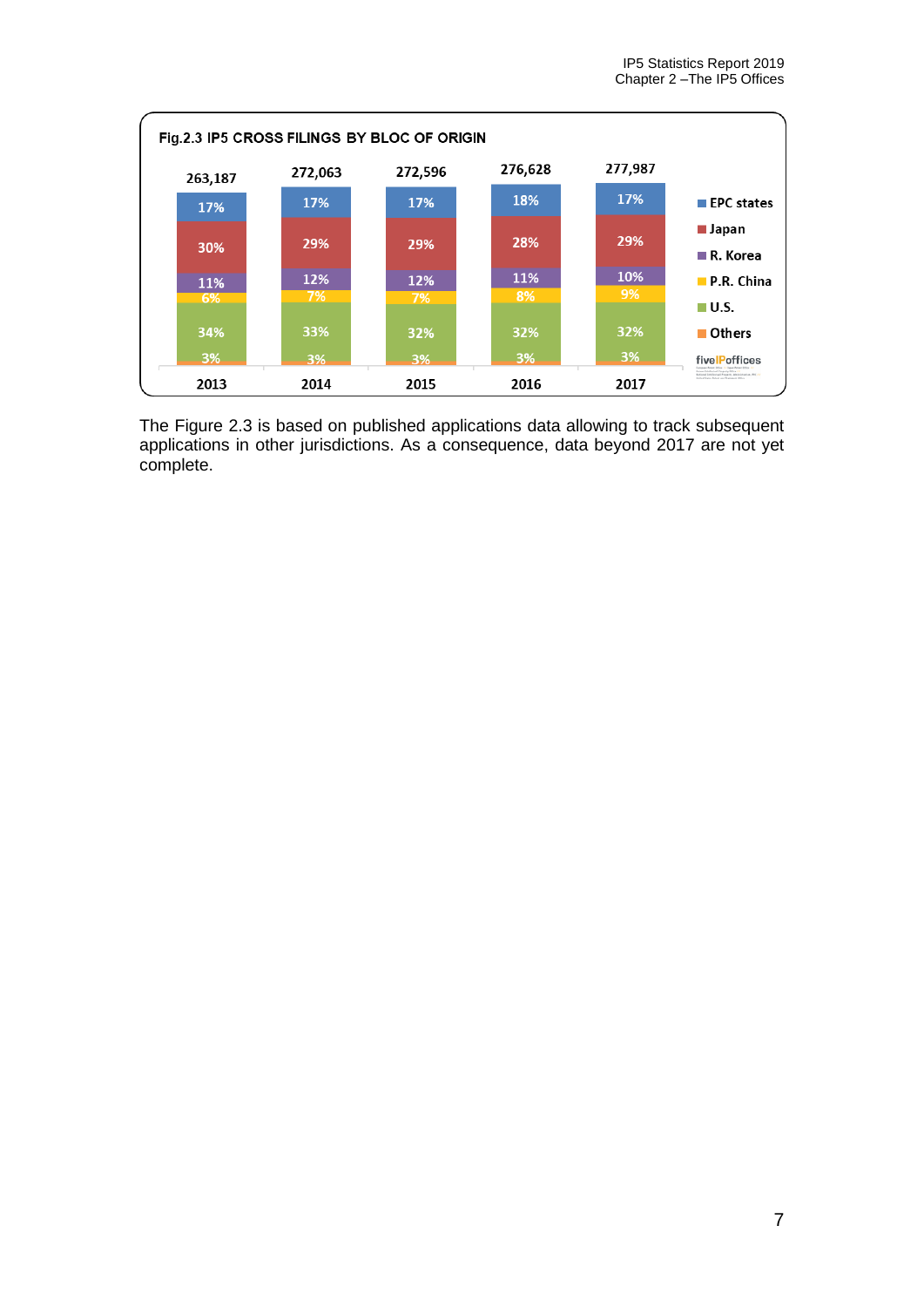# **EUROPEAN PATENT OFFICE**

The mission of the EPO is to deliver high-quality patents and efficient services that foster innovation, competitiveness and economic growth. Its main task is to grant European patents according to the EPC. Moreover, under the PCT, the EPO acts as a receiving office as well as a searching and examining authority. A further task is to perform, on behalf of the patent offices of several member states (Belgium, Cyprus, France, Greece, Italy, Latvia, Lithuania, Luxembourg, Malta, Monaco, the Netherlands and San Marino), state of the art searches for the purpose of national procedures. The EPO plays a major role in the patent information area, developing tools and databases.

#### **Member states**

The EPO is the central patent granting authority for Europe, providing patent protection in up to 44 countries on the basis of a single patent application and a unitary grant procedure.

At the end of 2019, the 38 members of the underlying EPO were:

- 
- 
- Albania Austria Belgium Bulgaria Croatia Cyprus Czech Republic Denmark Estonia Finland France Germany Greece Hungary Iceland Ireland Italy Latvia Liechtenstein Lithuania Luxembourg Malta North Macedonia Monaco Netherlands Norway Poland Portugal Romania San Marino Servia Slovakia Slovenia Spain Sweden Switzerland Turkey United Kingdom



Bosnia-Herzegovina and Montenegro, had agreements with the EPO to allow applicants to request an extension of European patents to their territories.

Cambodia, Moldova, Morocco and Tunisia had agreements to validate European patents in their territories. Similar agreement with other states are under negotiations.

The national patent offices of all the above states also grant patents. After grant, a European patent becomes a bundle of national patents to be validated in the states that were designated at grant. The 44 countries for which European patents provide protection represent a population of around 700 million people.

#### **Highlights of 2019**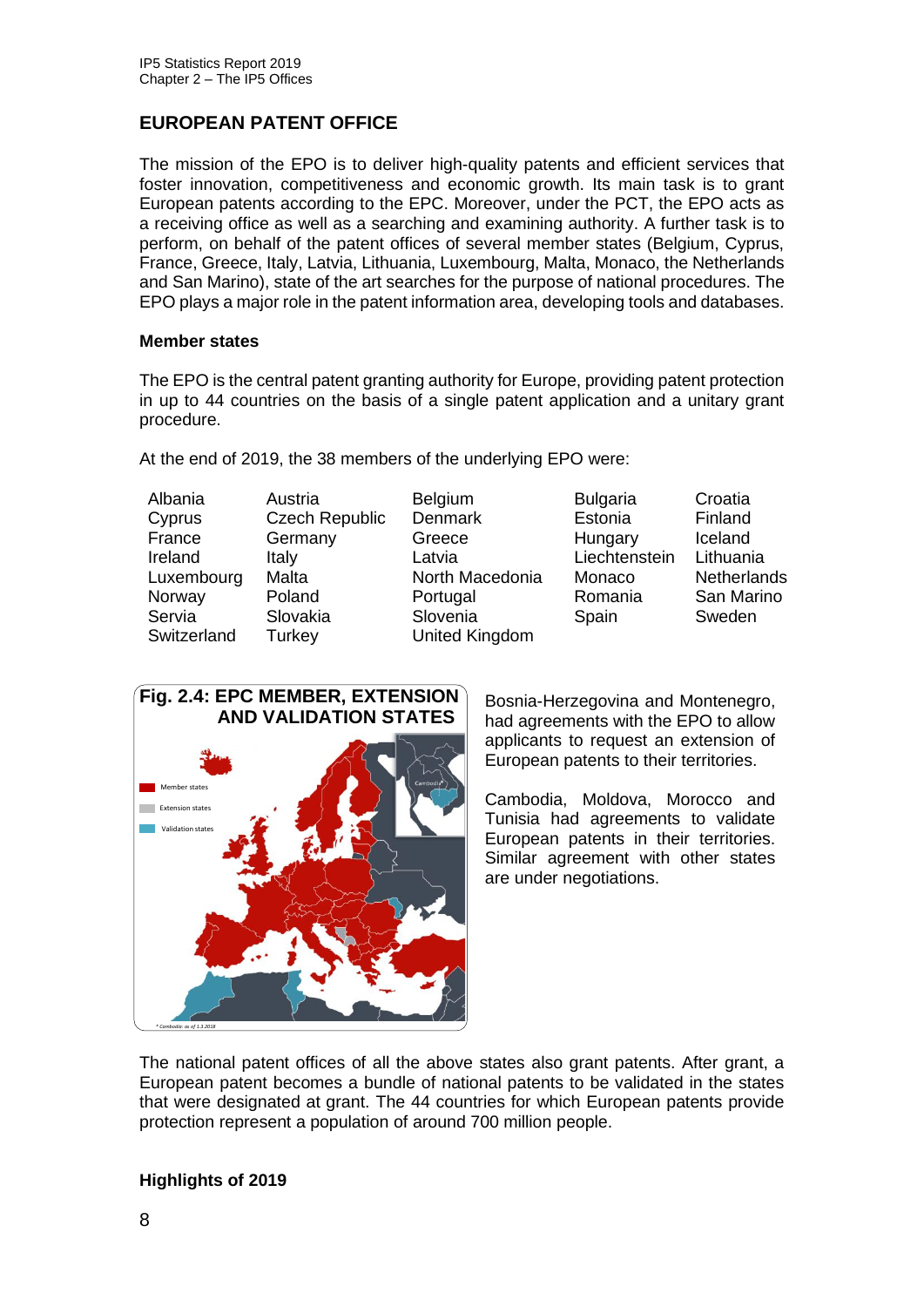In January 2019, the EPO welcome three new Vice-Presidents. Mrs Simon, Mr Rowan and Mr Ernst, took up respectively responsibility for the General Corporate Services, the Patent Granting Process and the Legal & international affairs.

The number of patent applications filed with the European Patent Office (EPO) grew by 4 percent, to exceed 181,000. The internal reforms implemented as part of the Quality and Efficiency strategy that prioritized examination work and increased productivity led to a further reduction of volume of pending applications. This allowed to re-orient partially the production leading to further increase of the number of granted patents to almost 138,000.

In response to users' need for timely delivery of services, the EPO undertook an initiative, known as Early Certainty, to speed up the patent granting process. Launched in 2014, Early Certainty from Search aimed at increasing legal certainty for applicants by providing a search report with written opinion within 6 months from filing. The programme led to some significant improvements in terms of timeliness. In 2019, the EPO kept focusing on the timeliness of examination and opposition reduced by 3.7 and 1.7 months respectively in 2019<sup>11</sup>. The percentage of EPO PCT international search reports published along with the application (i.e. A1 publications) remains high above 96 percent in 2019.

In June 2019, the EPO published its Strategic Plan 2023. It presents a strategy for a modernised and sustainable of the office organisation. The Strategic Plan provides also a clear roadmap for achieving that vision distributed over five goals. It outlines the actions and initiatives to be taken and the improvements required if the EPO is to deliver sustainability and excellence. It also explains how the EPO intend to achieve the five strategic goals not only on behalf of its stakeholders, but in partnership with them too. After all, this is a joint venture for all those involved and the Plan relies on effective and transparent co-operation with its stakeholders. More information can be found on the EPO homepage.

#### **EPO Production information**

Activities associated with searches, examinations, oppositions, appeals and classifications are all performed by EPO staff. The EPO does not outsource any of its core activities. The decision to grant or refuse a patent is taken by a division of three examiners. In Table 2.1, production figures for filings, applications, searches, examinations, oppositions and appeals in the European procedure are given for the years 2018 and 2019. There was a further increase in demand in 2019 as represented by the number of patent applications.

The EPO fast track procedure, Programme for Accelerated Prosecution of European Patent Applications (PACE), can be requested without an additional fee and is open for any field of technology. However, with the introduction of Early Certainty initiative, the normal procedure has been accelerated. As a consequence, the number of such requests decreased markedly. In 2018, PACE was requested for 5 percent of the European examinations.

<sup>&</sup>lt;sup>11</sup> The new methodology is based on mean average delays. In the case of the examination it measures time until the decision to grant the patent.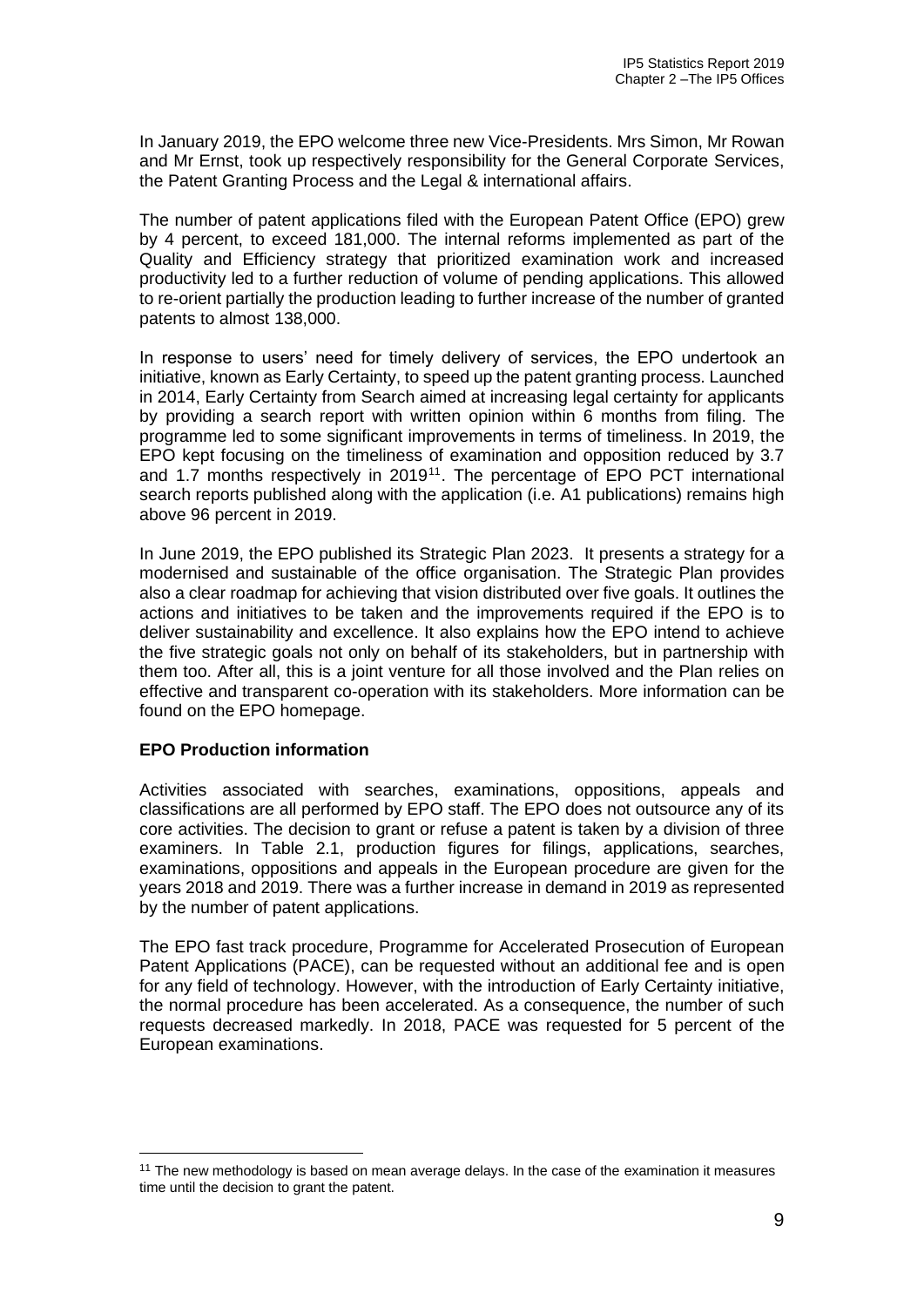## **Table 2.1: EPO PRODUCTION INFORMATION**

| <b>EPO PRODUCTION FIGURES</b>                                         | 2018    | 2019    | Change   | %Change  |
|-----------------------------------------------------------------------|---------|---------|----------|----------|
| <b>Patent applications</b><br>(Euro-direct & Euro-PCT regional phase) | 174,481 | 181,406 | $+6,925$ | $+4.0%$  |
| Searches carried out                                                  |         |         |          |          |
| European<br>(including PCT supplementary)                             | 122,403 | 123,722 | $+1,319$ | $+1.1%$  |
| <b>PCT</b> international                                              | 84,224  | 83,960  | $-264$   | $-0.3%$  |
| On behalf of national offices                                         | 26,499  | 25,380  | $-1,119$ | $-4.2%$  |
| <b>Total production search</b>                                        | 233,126 | 233,062 | - 64     | $-0.0\%$ |
| <b>Examination-Opposition</b><br>(final actions)                      |         |         |          |          |
| European                                                              | 185,364 | 177,872 | - 7,492  | $-4.0%$  |
| <b>PCT Chapter II</b>                                                 | 7,867   | 6,339   | - 1,528  | $-19.4%$ |
| Oppositions                                                           | 4,061   | 3,977   | - 84     | $-2.1%$  |
| Total final actions examination-<br>opposition                        | 197,292 | 188,188 | - 9,104  | - 4.6%   |
| European granted patents                                              | 127,625 | 137,784 | + 10,159 | $+8.0%$  |

#### **Patent information**

A key activity of the EPO is collating patent data and making it available to the public through its products and services, such as Espacenet, and as bulk data for commercial providers and partner institutions. Today, the EPO aim to go further than that. The EPO is not only a provider of patent information, but seeks to inspire its users to turn that into patent knowledge. The EPO's goal is to take users on a journey starting at patent information and ending with in-depth IP knowledge, so they can take informed IPrelated decisions with confidence at every step of the way.

The EPO's patent databases remain the most comprehensive collection of patent literature. The total number of records in the EPO worldwide bibliographic database (DOCDB) recently passed the 120 million mark and EPO worldwide legal event data (INPADOC) more than 300 million. EPO databases are accessible through services such as Espacenet and also via numerous commercial providers and partner institutions. For users interested in performing statistical analyses of patent data, the EPO's PATSTAT database and the PATSTAT online services are the most relevant. They form a unique basis for conducting sophisticated analyses of bibliographic and legal status data for patent intelligence and analytics.

To demonstrate the value and utility of patent information and to encourage users to acquire and develop their own patent knowledge, the EPO published several "Patent insight reports". These are studies covering a number of diverse emerging technologies and have included graphene composites, quantum metrology, blockchain and cancer immunotherapy. They have been published in the EPO's online and print media, and in peer-reviewed journals such as Nature Biotechnology.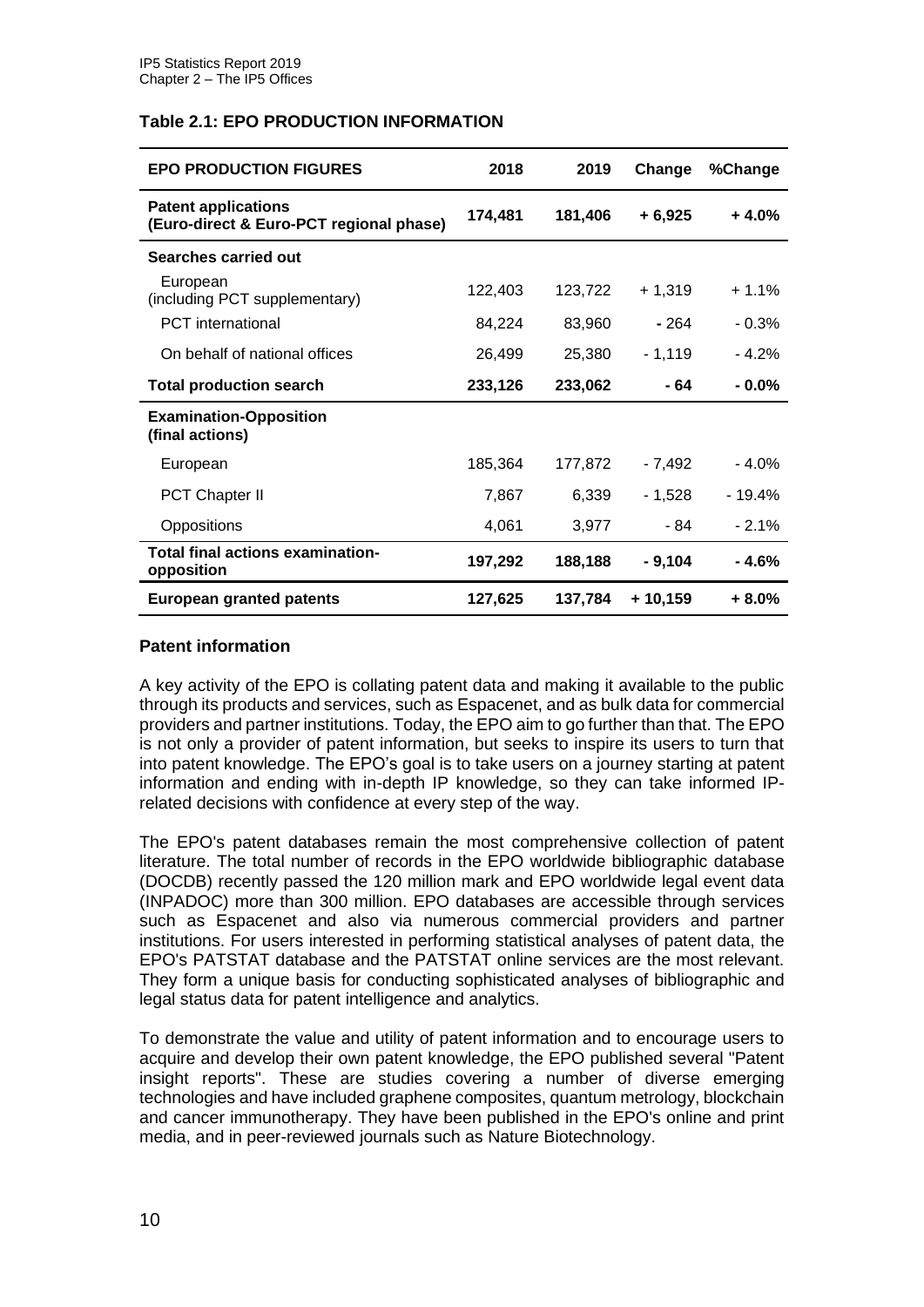As a result of co-operation with patent offices worldwide, full-text patent collections in languages such as Chinese, Japanese, Korean and Russian are being added. Patent Translate is the EPO's free online machine translation service. Integrated into the EPO's Espacenet worldwide patent database and European publication server, it provides translations for a total of 32 different languages. There are currently approximately 20,000 translation requests per working day on Patent Translate from around the globe.

The journey from patent information to patent knowledge cannot be embarked upon with data alone; the user also needs the right tools to access that data. So, after intensive user consultations and testing, an enriched version of the EPO's Espacenet patent search service was launched in November 2019. This marked a major step towards making the EPO's patent information more accessible to users. Access is free. The latest version offers some advanced functions, including:

- A dynamic query builder for easier searching;
- A richer, cleaner result list;
- An improved legal status overview covering the entire patent family;
- A responsive design to facilitate searching from different devices.

#### **International and European Cooperation**

2019 was a momentous year for the EPO in terms of its efforts to build a European patent network with a global impact. Since the adoption of SP2023 in June 2019, the EPO's geographical coverage has grown sharply. In 2019 the EPO signed a validation agreement with Georgia and seven reinforced partnership agreements with Ethiopia, Argentina, Malaysia, Mexico, Indonesia, Brazil and ARIPO. This brings the potential coverage of the EPO's products and services up to 1.9 billion inhabitants across 38 member states, two extension states, four validation states and eight reinforced partnerships. Effective coordination with other IP offices and international organisations enables the EPO to avoid duplication of efforts.

In 2019, 29 patent offices were using the Cooperative Patent Classification (CPC) to classify their own publications. At the end of the year, about 55.5 million patent documents were classified in the CPC, of which 6.7 million were classified by the publishing offices themselves.

In 2019 the EPO continued to invest in the Patent Prosecution Highway (PPH) and initiated the gradual implementation of this scheme in a permanent manner. The PPH provides European applicants with simplified, cost-efficient access to accelerated prosecution elsewhere on the basis of high-quality EPO work products indicating patentable claims. The EPO PPH network currently comprises of 16 partner offices, while PPH arrangements with further offices are scheduled to become operational in due course. PPH participation volumes continued to increase in 2019 suggesting that expedited processing remains an appealing option for applicants in certain technical fields with short product life-cycles.

The EPO hosts the Common Citation Document (CCD), which in 2019 contained over 350 million citations from 35 patent offices world-wide. The CCD currently contains enriched citation data, i.e. data indicating the claims to which the citation is relevant in the patent application for which the search was done and the pertinent passage in the cited document, from 18 patent offices, including the EPO, CNIPA, JPO and WIPO.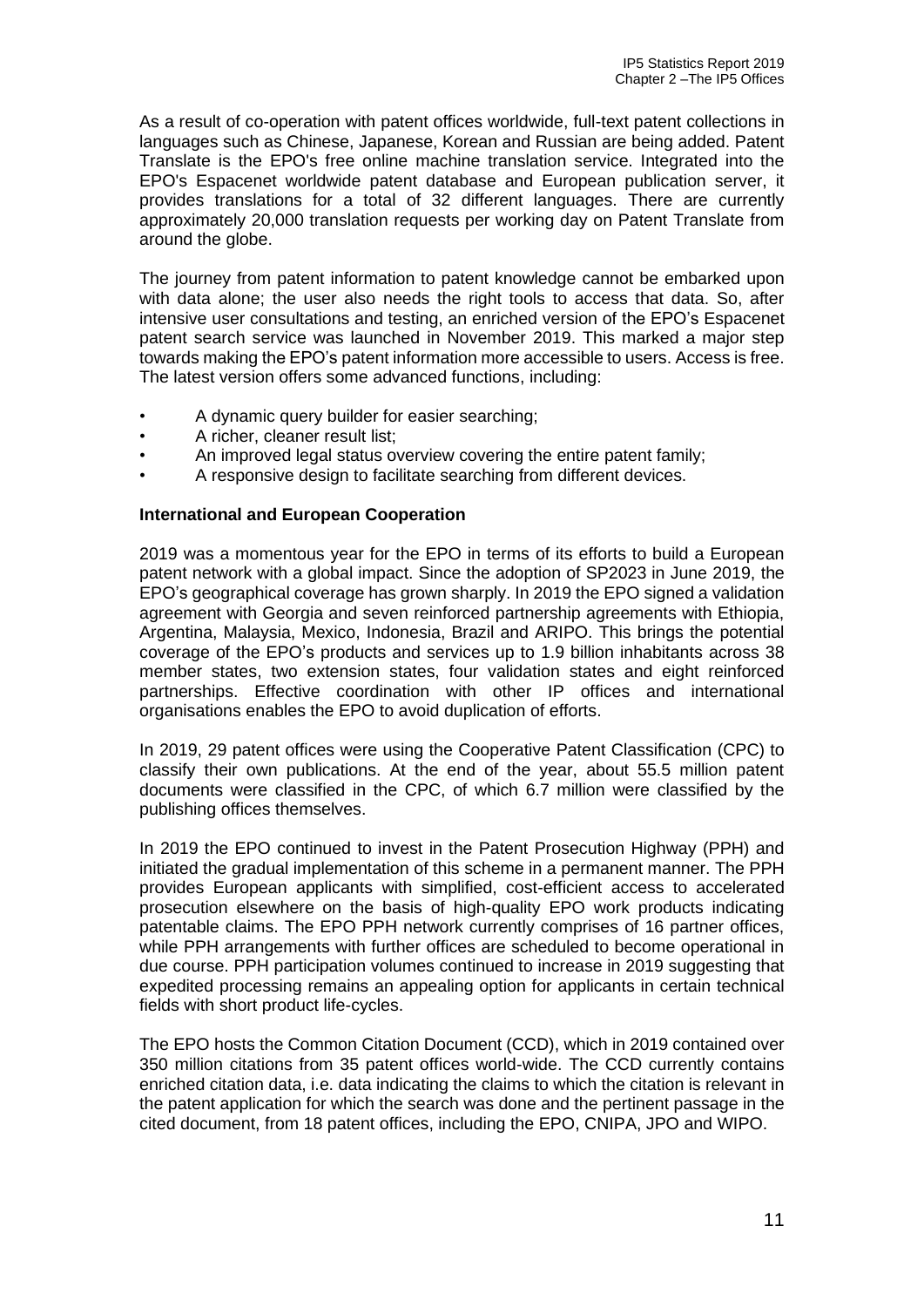# **Economic studies**

In 2019, the EPO Chief Economist Unit published three new studies on the economic impact of patents. The first two studies were carried out jointly with the Chief Economist of the EU Intellectual Property Office (EUIPO). They address, respectively, the contribution of IPR-intensive industries to the EU economy [\(www.epo.org/ipr-intensive](file:///C:/Users/crop7/Documents/国际合作/文件交换2020/IP5%20report/IP5%20SR%202019/www.epo.org/ipr-intensive-industries)[industries\)](file:///C:/Users/crop7/Documents/国际合作/文件交换2020/IP5%20report/IP5%20SR%202019/www.epo.org/ipr-intensive-industries) and the interplay between the use of IPR by European SMEs and their ability to grow in subsequent years (www[.epo.org/high-growth\)](http://www.epo.org/sdv). The third study is an EPO scoreboard assessing the success and challenges of the commercialisation of patents filed with the EPO by European SMEs (www[.epo.org/scoreboard-smes\)](http://www.epo.org/sdv). This study was launched at the first ever "High Growth Technology Business conference" jointly organised by the EPO and Licensing Executive Society International in Dublin in December 2019.

# **EPO budget**

The EPO is financially autonomous and does not receive any subsidies from the Contracting States of the Organisation. Expenses are therefore mainly covered by revenue from fees paid by applicants and patentees. In 2019, the EPO budget amounted to 2.4 billion EURO.

Fees related to the patent grant process, such as the filing, search, examination, and appeal fees as well as renewal fees for European patent applications (i.e. before grant) are paid to the EPO directly. 50 percent of the renewal fees for European patents (i.e. after grant) are kept by the Contracting States of the Organisation where the European patent is validated after the central grant process.

On the expenses side, in addition to the salaries and allowances supported by a patent office, the EPO, as the office of an international organisation, also finances other social staff expenses such as pensions, fees for sickness and long-term care as well as education costs for the children of the employees. The EPO community consists of about 23,000 persons (active staff, pensioners, and their respective family members).

Fig. 2.5 shows EPO expenses<sup>12</sup>, based on the International Finance Reporting Standards (IFRS) by category in 2019.



<sup>12</sup> The EPO uses the word "expenses" in accordance with the IFRS reporting approach.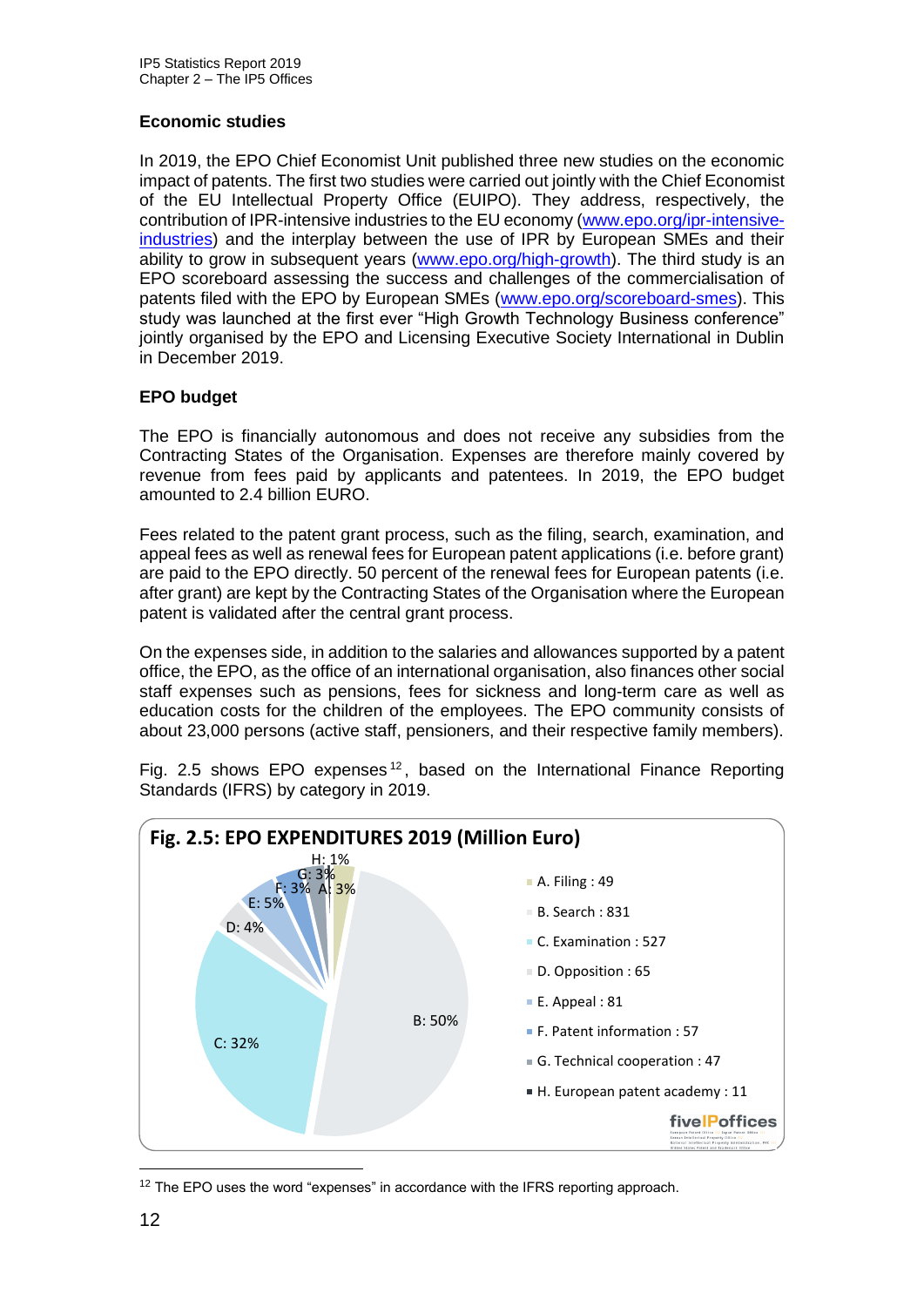A description of the items in Fig. 2.5 can be found in Annex 1.

#### **EPO Staff**

At the end of 2019, the EPO staff totalled about 6,608 employees (-1.3 percent) from 35 different European countries<sup>13</sup>. This comprises 4,240 search, examination, and opposition examiners and 189 Boards of appeal members.

Following their recruitment, examiners are included in a training programme for three years. The staff works in the three official languages of the EPO (English, German, and French).

#### **More information**

Further information can be found on the EPO's Homepage: [www.epo.org](file:///C:/Users/crop7/Documents/国际合作/文件交换2020/IP5%20report/IP5%20SR%202019/www.epo.org)

<sup>&</sup>lt;sup>13</sup> For more details, see the 2018 EPO social report at [www.epo.org/about-us/annual-reports](file:///C:/Users/crop7/Documents/国际合作/文件交换2020/IP5%20report/IP5%20SR%202019/www.epo.org/about-us/annual-reports-statistics.html)[statistics.html](file:///C:/Users/crop7/Documents/国际合作/文件交换2020/IP5%20report/IP5%20SR%202019/www.epo.org/about-us/annual-reports-statistics.html)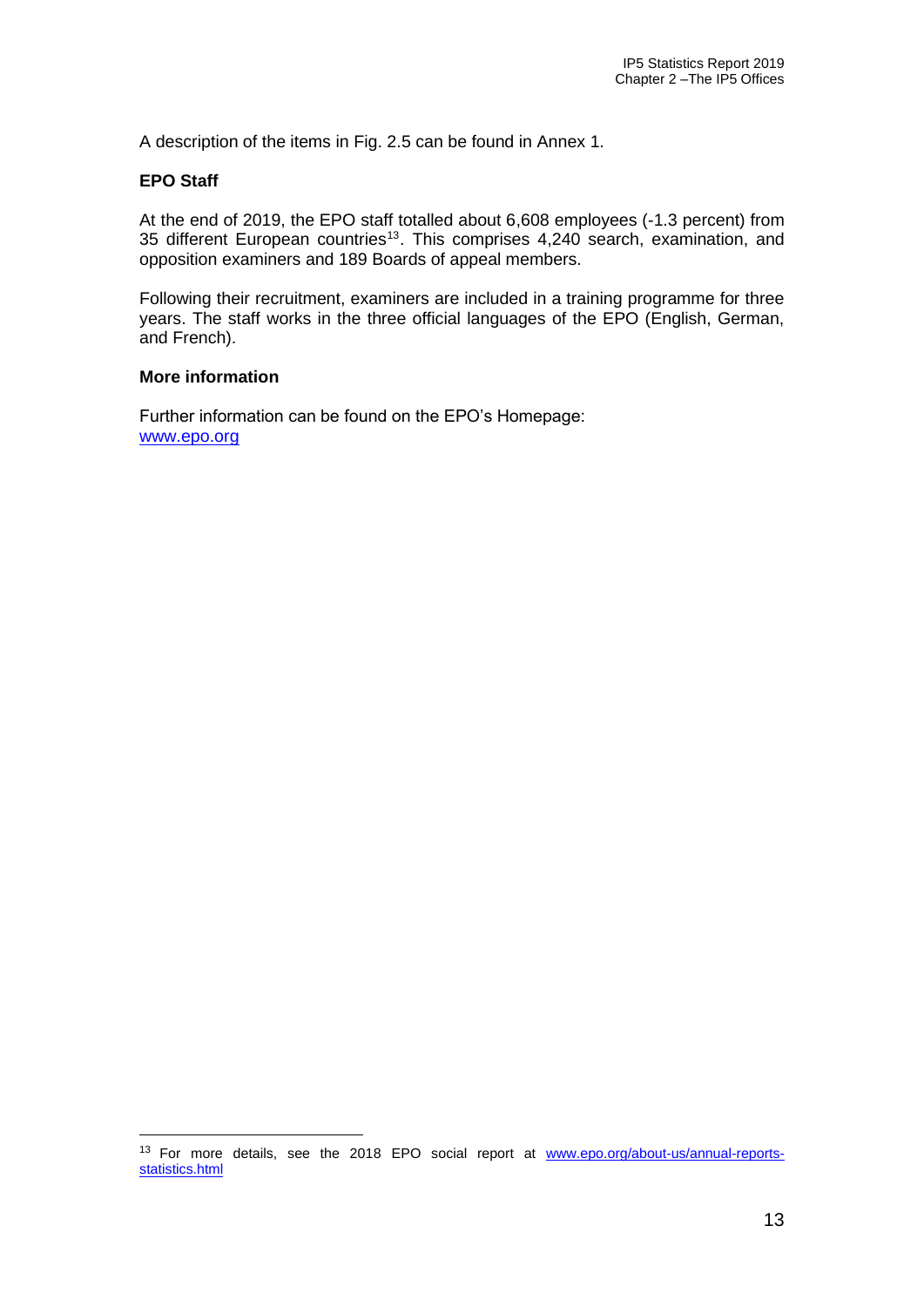# **JAPAN PATENT OFFICE**

The JPO has been aiming to achieve the "world's fastest and utmost quality patent examinations". To this end, the JPO has been implementing various measures focused on "maintaining speed", "granting high quality rights", and "cooperating and collaborating with foreign IP offices".

#### 1) Examination Performance

With the acceleration of the intellectual property creation cycle, there is a growing need to shorten total pendency, and the JPO has been engaging in initiatives to speed up examinations. In 2019, the JPO achieved 9.5 months on average for FA pendency and 14.3 months on average for Total Pendency respectively.

#### 2) Accelerated Examination System

Under certain conditions, the JPO offers an accelerated examination system/superaccelerated examination system that, upon the request of an applicant, expedites the commencement of an examination. An accelerated examination system may be applied for applications that are also filed in one or more other countries and applications by small and medium-sized enterprises, etc. The JPO is running pilot programs for a super-accelerated examination system for highly important applications, such as applications for inventions that have already been put into practice and that are also filed in one or more other countries. In principle, this system aims for the period from request to first action to be within one month (within two months for PCT National Entry Phase applications)<sup>14</sup>.

3) Quality Management Initiatives

Under the "Quality Policy on Patent Examination", which constitutes the JPO's fundamental principles of quality management, and the "Quality Management Manual for Patent Examination" (Quality Management Manual), the JPO has been engaging in the following initiatives in order to realize the utmost quality of patent examinations in the world. $15$ 

#### Quality Assurance

Before sending applicants and agents documents by examiners regarding notices and decisions, etc., managers in the examination office check substantive and formal aspects of such documents for all cases. Examiners consult with other examiners in order to share search know-how and knowledge, etc., in order to curb search and decision discrepancies among examiners.

#### Quality Verification

Decisions and notices, etc. prepared by examiners are audited by quality management officers to check compliance and validity in terms of content and format before sending official documents to applicants and agents. In order to ascertain various user needs, the JPO conducts interviews at informal meetings with businesses, accepts information provided in relation to individual cases, and expands the scope of user satisfaction surveys covering overseas users and small-scale users.

<sup>&</sup>lt;sup>14</sup> For more information on Accelerated Examination System, please visit JPO's website. <https://www.jpo.go.jp/e/system/patent/shinsa/jp-soki/index.html>

 $15$  For more details about Quality Management Initiatives, please visit the following: <https://www.jpo.go.jp/e/introduction/hinshitu/shinsa/index.html>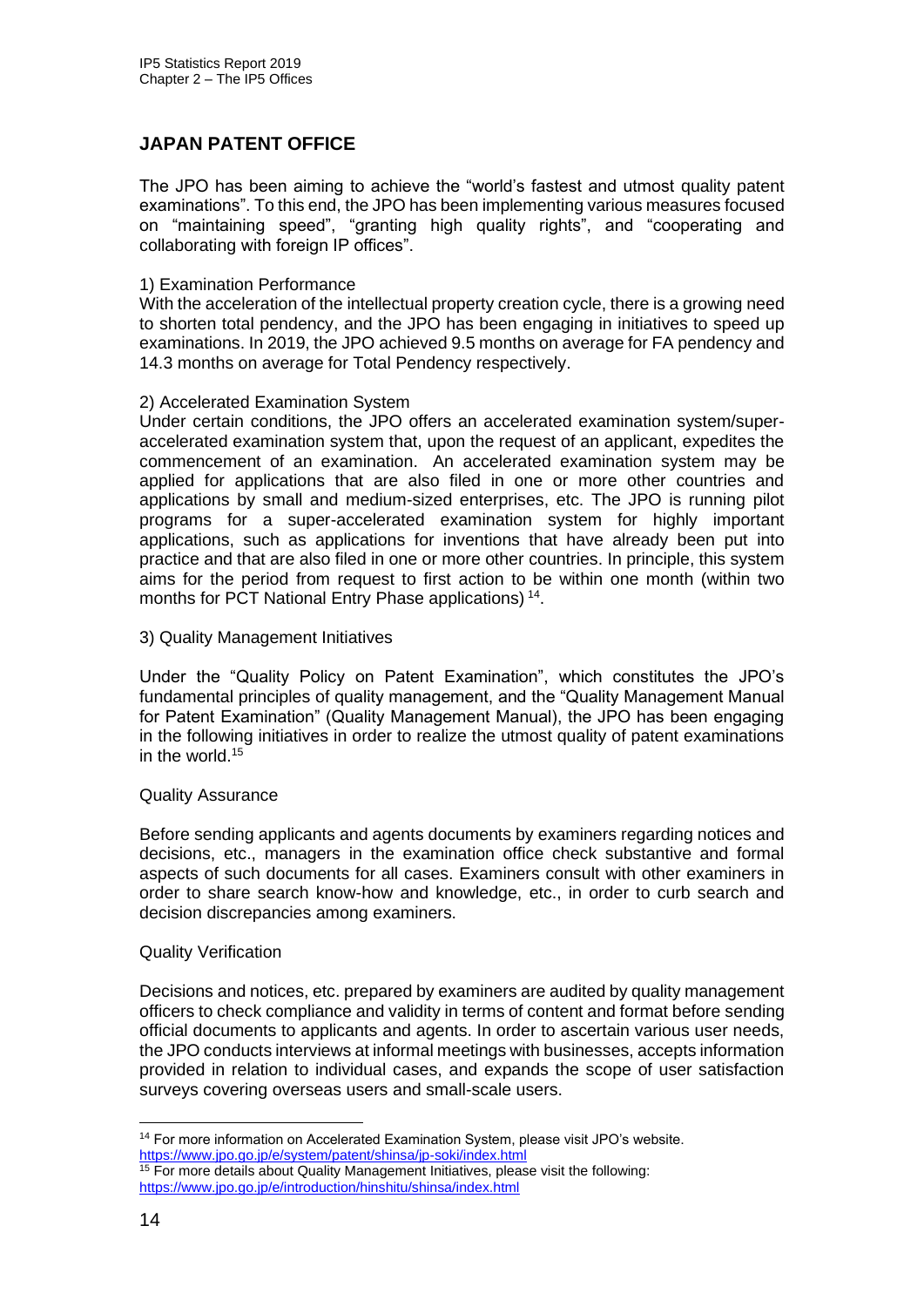# 4) International Cooperation on Examination

Patent Prosecution Highway (PPH)

The PPH is a framework that allows an application determined to be patentable by the Office of First Filing (OFF) to undergo, at the request of the applicant, accelerated examination with simplified procedures at the Office of Second Filing (OSF) that is a PPH partner of the OFF. The world's first PPH, advocated by the JPO, was launched between Japan and the U.S. in July 2006 as a pilot program.

- ⚫ As of January 2020, the number of IP offices participating in the PPH has increased to 54. <sup>16</sup>
- As of January 2020, the JPO has been implementing the PPH with 44 IP offices, including new PPH collaboration with the Department for Promotion of Industry and Internal Trade (DPIIT) of the Ministry of Commerce and Industry of India from December 2019, and the Saudi Authority for Intellectual Property (SAIP) from January 2020.
- With regard to the PPH program between the JPO and the National Institute of Industrial Property (INPI) of Brazil, restrictions on the technical fields eligible for PPH requests to the INPI were eased in April 2019, and all technical fields became eligible in December 2019.
- ⚫ In addition, the JPO serves as the secretariat of the "Global Patent Prosecution Highway (GPPH)", a multinational framework launched in January 2014. In January 2019, the National Institute for the Defense of Free Competition and the Protection of Intellectual Property (INDECOPI) of Peru joined the GPPH framework, bringing the number of IP offices participating in the GPPH to 26. In the GPPH, all types of PPH, including PPH-MOTTAINAI and PCT-PPH<sup>17</sup>, are available among the participating IP offices.

Patent Prosecution Highway Plus (PPH Plus)

The PPH Plus is a framework that accelerates acquisition of right for an application of the same invention which is already granted a patent in Japan, by utilizing the examination results by the JPO. The JPO is currently implementing this framework with the Brunei Intellectual Property Office.

Cooperation for facilitating Patent Grant (CPG)

CPG is a framework that accelerates patent grant without conducting substantial examination, for an application of the same invention which is already granted a patent in Japan. The JPO is currently implementing this framework with the Ministry of Industry and Handicraft of Cambodia, and the Department of Intellectual Property, Ministry of Science and Technology of Lao PDR.

4) Recent Trends in AI-related Inventions

<sup>&</sup>lt;sup>16</sup> The PPH Portal Site provides one-stop access to the PPH implementation status and statistical information for participating IP offices.

https://www.jpo.go.jp/e/toppage/pph-portal/index.html

<sup>&</sup>lt;sup>17</sup> PPH-MOTTAINAI is a framework that enables an applicant to request PPH for an application determined to be patentable by the Office of Earlier Examination (OEE), regardless of which of the two partner offices first receives the patent application. PCT-PPH is a framework that enables an applicant to request PPH for an application whose patentability is positively assessed in a written opinion or international preliminary examination report at the PCT international phase.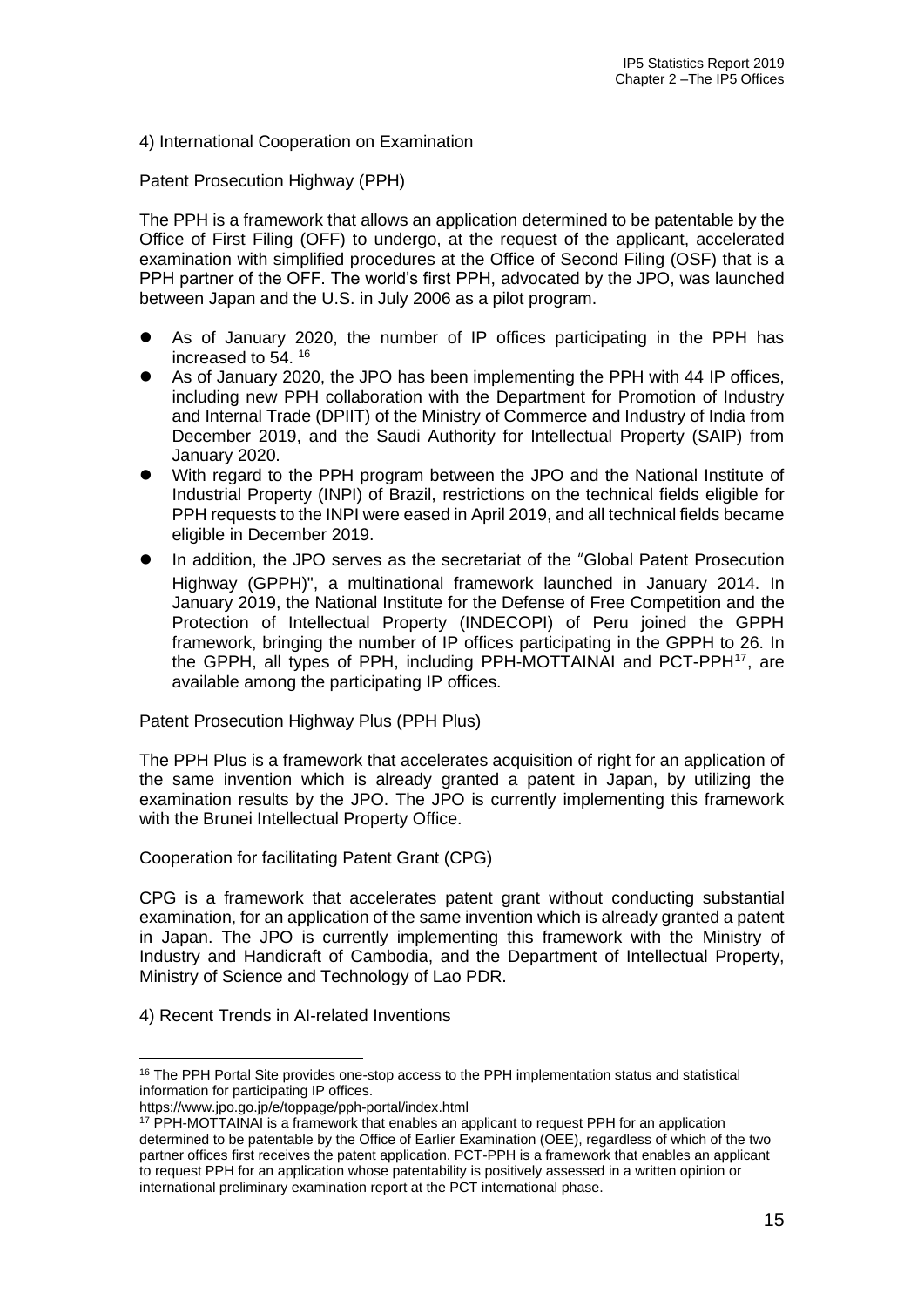Taking into account recent advances in AI technology centering on deep learning, the JPO studied the status of patent applications for AI-related inventions in Japan and overseas and released a report and previous data in July 2019.<sup>18</sup>

This study defines "AI-related invention"<sup>19</sup> as (1) AI core invention (FI: G06N) and (2) inventions in which AI has been applied to various technical fields and examined such inventions. An overview of the study findings is as follows.

- ⚫ Domestic patent applications for AI-related inventions have increased rapidly since 2014 due to the impact of the third AI boom.
- ⚫ Applications for AI-related inventions referring to deep learning have increased rapidly since 2014. In 2017, nearly half of domestic patent applications for AIrelated inventions referred to deep learning.
- ⚫ For AI-applied areas, applications stand out in the fields of image processing, information retrieval and recommendation, business-related, and medical diagnosis. Between 2015 and 2017, applications for control and robotics fields increased in particular. Applications related to AI core technology (IPC: G06N) are on the rise, both to the IP5 Offices and PCT. Among them, the number of applications to the USPTO and the CNIPA is particularly high.

<sup>18</sup> https://www.jpo.go.jp/e/system/patent/gaiyo/ai/ai\_shutsugan\_chosa.html

<sup>&</sup>lt;sup>19</sup> The above definition of "AI-related invention" is used only in this research, and does not represent an official definition by the JPO.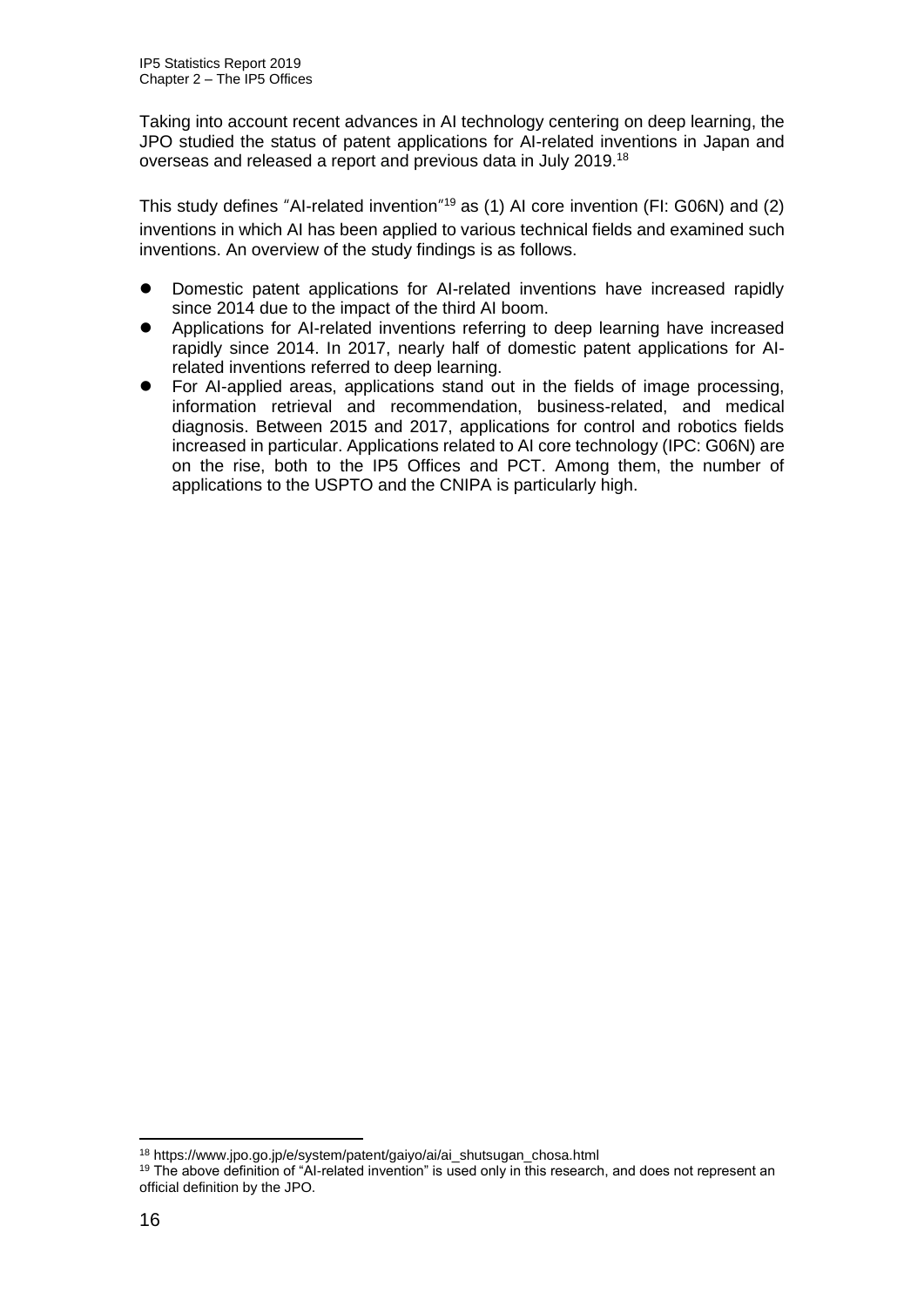#### **JPO Production information**

Table 2.2 shows production figures for applications, examinations, grants, appeals or trials and PCT activities in the Japanese procedure in 2018 and 2019.

# **Table 2.2: JPO PRODUCTION INFORMATION**

| <b>JPO PRODUCTION FIGURES</b>                                  | 2018    | 2019    | Change    | % Change |
|----------------------------------------------------------------|---------|---------|-----------|----------|
| <b>Applications filed (by Origin of</b><br><b>Application)</b> |         |         |           |          |
| Domestic                                                       | 253,630 | 245,372 | $-8,258$  | $-3.3%$  |
| Foreign                                                        | 59,937  | 62,597  | $+2,660$  | $+4.4%$  |
| <b>Total</b>                                                   | 313,567 | 307,969 | $-5,598$  | $-1.8%$  |
| <b>Applications filed (by Type of</b><br><b>Application)</b>   |         |         |           |          |
| Divisional <sup>20</sup>                                       | 27,267  | 27,665  | + 398     | $+1.5%$  |
| Converted <sup>21</sup>                                        | 93      | 92      | - 1       | $-1.1%$  |
| Regular                                                        | 286,207 | 280,212 | $-5,995$  | $-2.1%$  |
| <b>Total</b>                                                   | 313,567 | 307,969 | $-5,598$  | $-1.8%$  |
| <b>Examination</b>                                             |         |         |           |          |
| <b>Requests</b>                                                | 234,309 | 235,182 | $+873$    | $+0.4%$  |
| <b>First Actions</b>                                           | 232,701 | 227,293 | $-5,408$  | $-2.3%$  |
| <b>Final Actions</b>                                           | 236,279 | 224,375 | $-11,904$ | $-5.0%$  |
| <b>Grants</b>                                                  |         |         |           |          |
| Domestic                                                       | 152,440 | 140,865 | $-11,575$ | $-7.6%$  |
| Foreign                                                        | 42,085  | 39,045  | $-3,040$  | $-7.2%$  |
| <b>Total</b>                                                   | 194,525 | 179,910 | $-14,615$ | $-7.5%$  |
| <b>Appeals/Trials</b>                                          |         |         |           |          |
| Demand for Appeal against refusal                              | 16,536  | 16,699  | + 163     | $+1.0%$  |
| Demand for Trial for invalidation                              | 159     | 113     | - 46      | $-28.9%$ |
| <b>PCT Activities</b>                                          |         |         |           |          |
| International searches                                         | 47,934  | 51,666  | $+3,732$  | $+7.8%$  |
| International preliminary examinations                         | 2,131   | 2,000   | $-131$    | $-6.1%$  |

<sup>&</sup>lt;sup>20</sup> Divisional application(s) is/are one or more new patent application(s) which is/are filed by dividing a part of the patent application that includes two or more inventions under certain conditions.

<sup>&</sup>lt;sup>21</sup> Converted applications include patent applications which are converted from an application for utility model registration or design registration (under Article 46 of Patent Act), and patent applications filed based on a registration of utility model (under Article 46bis).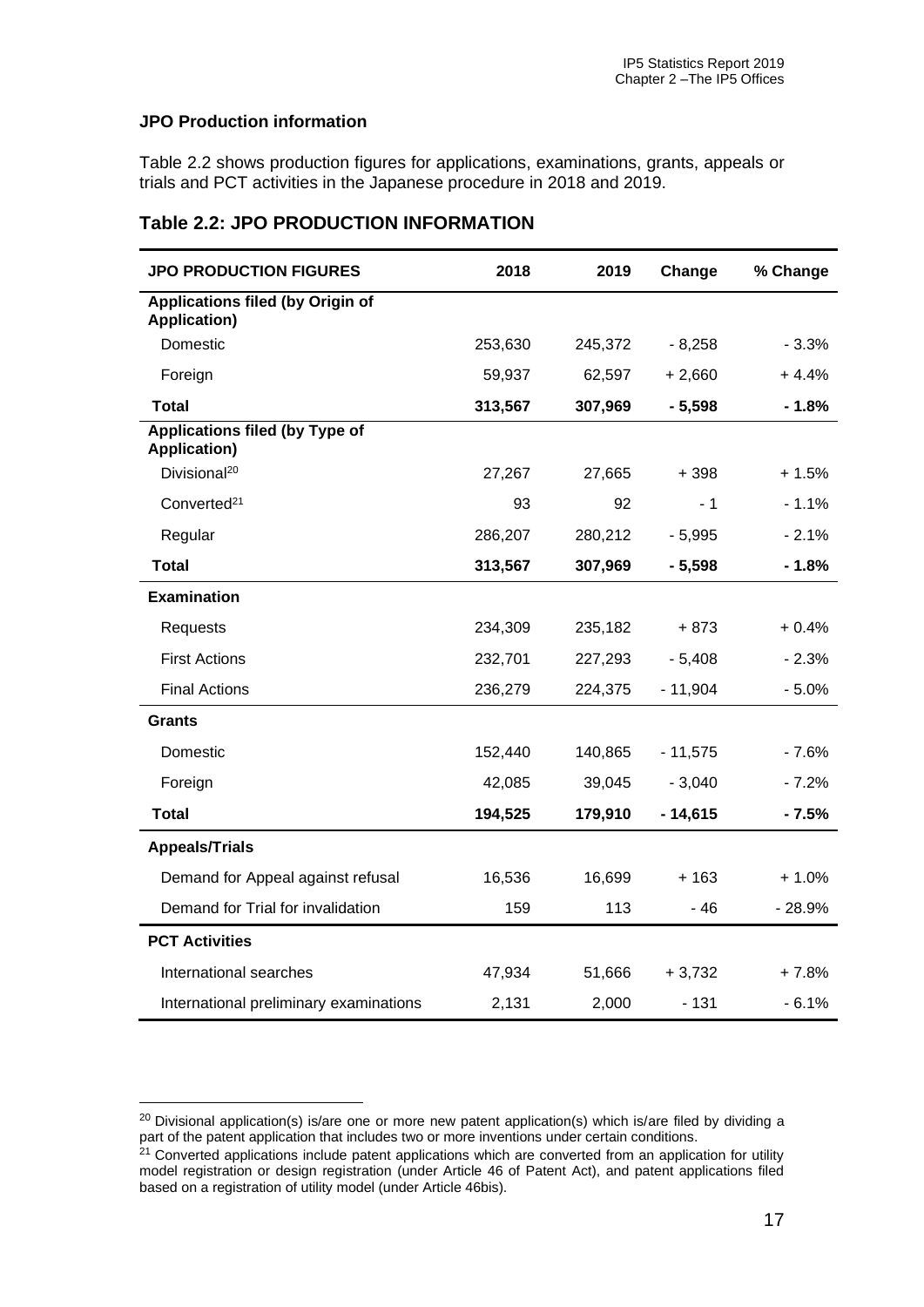# **JPO budget**



Fig. 2.6 shows JPO expenditures by category in 2019.

A description of the items in Fig. 2.6 can be found in Annex 1.

# **JPO Staff Composition**

As of the end of FY 2019, the total number of staff at the JPO was 2,792.

| 1,682 |
|-------|
| 48    |
| 140   |
| 383   |
| 539   |
| 2,792 |
|       |

# **More information**

Further information can be found on the JPO's Homepage: <https://www.jpo.go.jp/e/>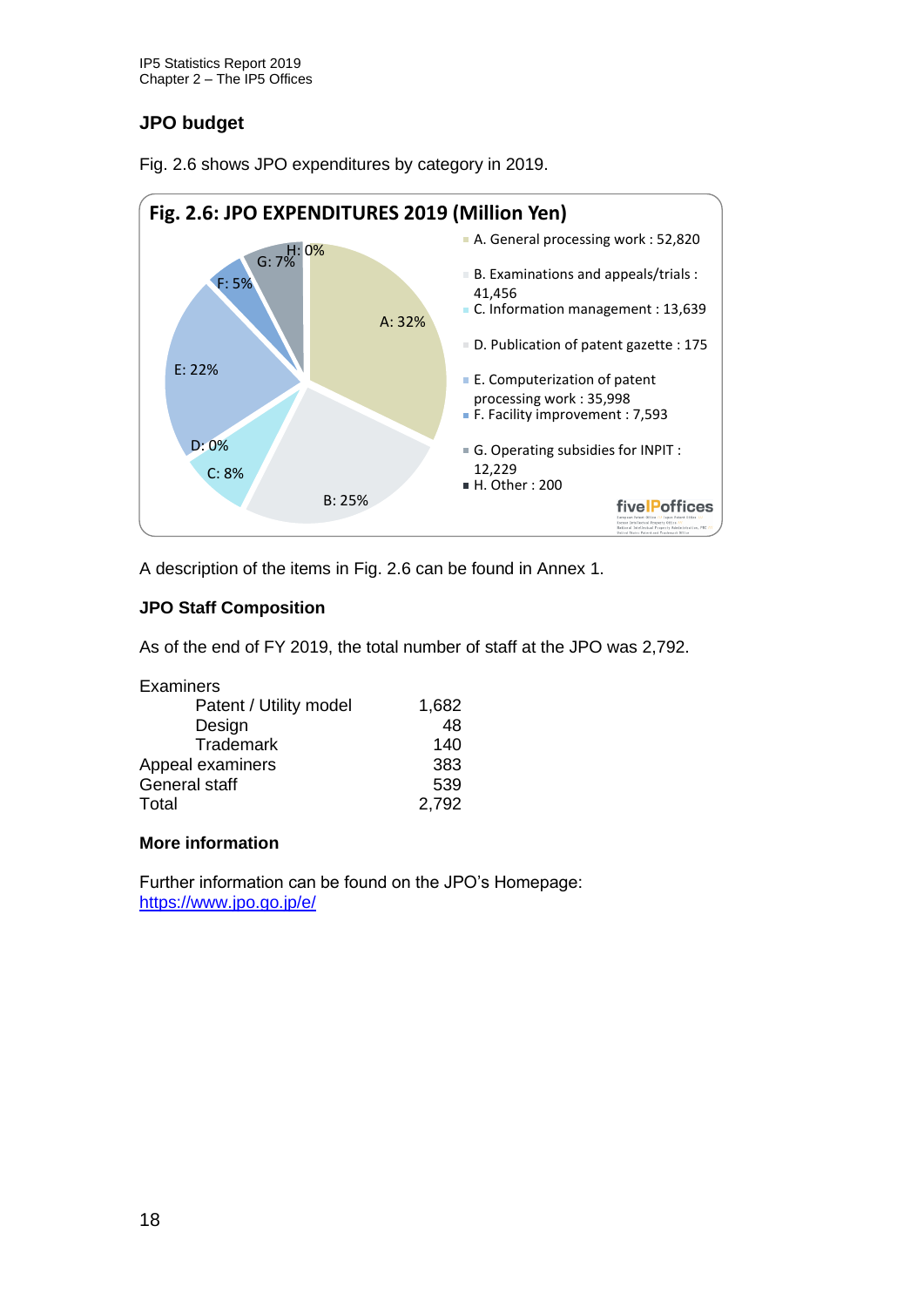# **KOREAN INTELLECTUAL PROPERTY OFFICE**

# **Overview**

As the Korean governmental agency primarily responsible for overseeing intellectual property rights (IPRs), the Korean Intellectual Property Office (KIPO) strives to conduct its intellectual property (IP) administration in accordance with the national paradigm of creative economy, which seeks to foster innovation and new engines of economic growth to drive Korea's future prosperity.

Domestically, KIPO has put as great an emphasis as possible on further developing its examination services, as well as promoting economic sustainability through a virtuous cycle of IP creation, utilization, and protection. On the international front, KIPO strengthened its cooperative ties with foreign IP offices and other international organizations.

# Premium Examination Services

KIPO aims to provide fast, high-quality, and customer-oriented examination services by continuing to improve examination systems, raise the quality of IP administration, and reduce first action pendency. The average first office pendency in 2019 was 10.8 months for patents and utility models, 6.8 months for trademarks, and 5.4 months for industrial designs.

#### IP Competitiveness

In 2019, KIPO received a preliminary total of 510,968 applications filing for patents, utility models, industrial designs, and trademarks in 2019. Out of that number, 84,216 applications were filed by residents of foreign countries.

#### PCT Applications

The number of PCT applications from Korea has continually grown every year. The KIPO has the 5th largest amount of PCT applications by country of origin. There were 18,885 PCT applications in total for 2019 which is an 11.5 increased from 16,991 applications in 2018.

The Korean language is also the 5th most commonly used language as an official PCT publication language.

#### Korea Becomes the World's 7th Country to Surpass 2 Million Patent Registrations

Since the first establishment of a legal system for intellectual property (IP) in the Republic of Korea in 1946, the quantity and range of IP applications have exponentially increased. The Korean Intellectual Property Office (KIPO) registered the first patent registration in 1948 and reached the registration of one million patents after sixty-two years in 2010. In just a few years afterwards, KIPO issued the registration of its second millionth patent by 2019, becoming the 7th country in the world to achieve this milestone.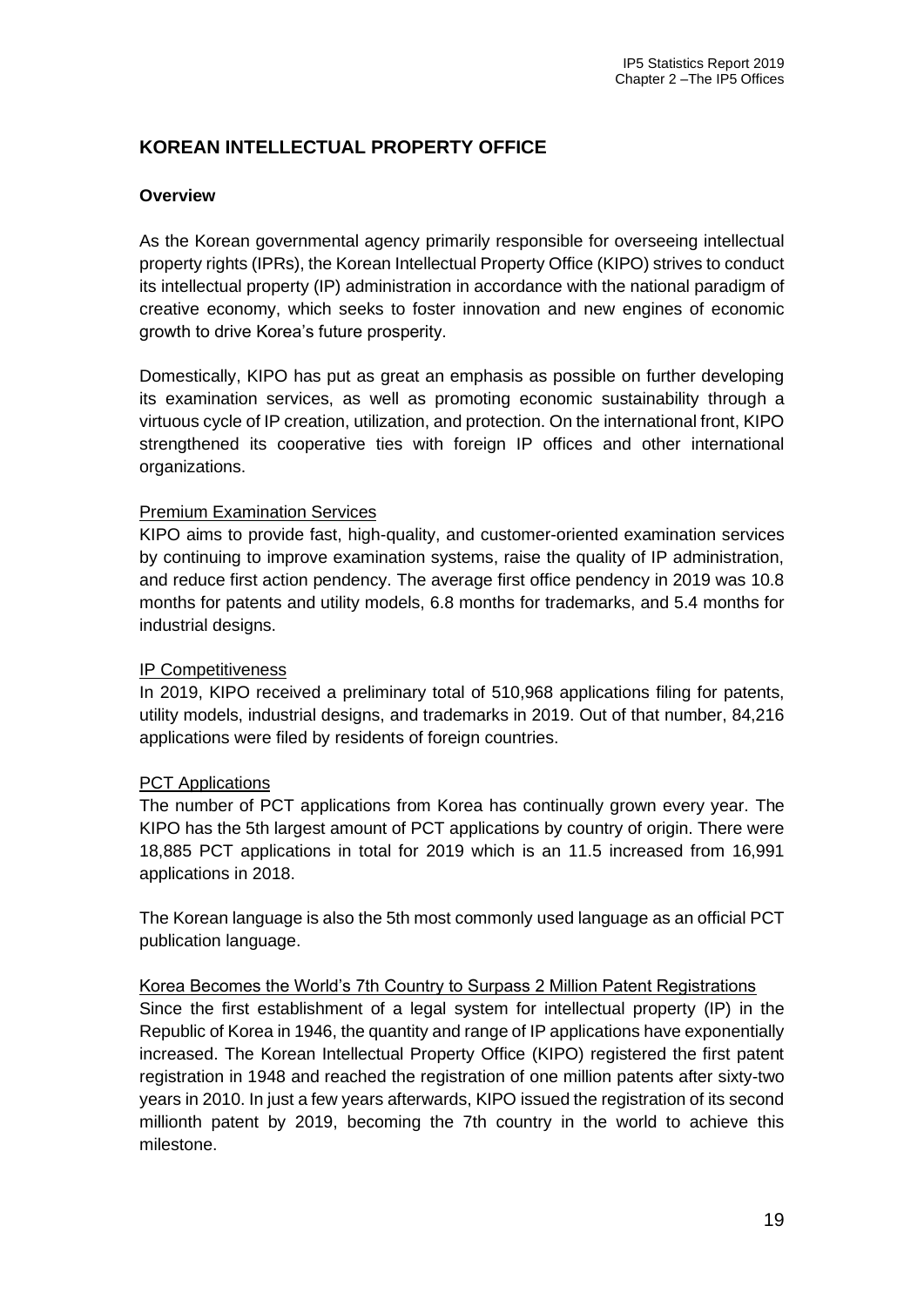# 500,000 in Annual IPR Filings

For the first time, the total volume of intellectual property right (IPR) filings for a oneyear period recorded 510,968 cases in 2019, which is a 6.4 percent increase from previous year. Additionally, the Korean patent market for small and medium-sized enterprises (SMEs) has been rapidly growing as the volume of patent application by SMEs have surpassed that of large enterprises since 2015.

# **PROVIDING IP SERVICES**

1. Examination for Fourth Industrial Revolution Technologies

# 1) Convergence Technology Examination Bureau

In order to adapt to the developments in the IP environment and provide sufficient IP services, KIPO implemented measures to improve its patent examination accordingly. In 2019, an organizational restructuring was initiated within KIPO which led to the new establishment of a "Convergence Technology Examination Bureau" dedicated to the examination of technologies related to the Fourth Industrial Revolution (4IR) such as artificial intelligence (AI), big data, and bio-health.

Patent examination was originally carried out by four bureaus: the Patent Examination Policy Bureau and Patent Examination Bureau 1, 2, and 3. A more efficient system was established through reorganization by fields of technology and relocation of examiners with specific expertise which would support technological innovation and advancement. As of 2019, there are five bureaus organized to carry out patent examinations: the Patent Examination Policy Bureau, the Convergence Technology Examination Bureau, the Electricity & Telecommunications Examination Bureau, the Chemical & Biotechnology Examination Bureau, and the Machinery & Metals Examination Bureau.

# 2) Consensus-based Consultative Examination Among Examiners

Patent examination is generally conducted by one examiner for each invention. Even if consultation with other examiners was provided, the examination is processed under the name of one main examiner. Along with the new establishment of the Convergence Technology Examination Bureau in 2019, KIPO began implementation of examinations based on the consultation and consensus of three examiners specializing in 4IR technologies.

In this newly implemented system, three examiners in the Convergence Technology Examination Bureau consult from the onset of examination and come to a consensus, similar to that of the Intellectual Property Trial Tribunal.

Due to many 4IR-related inventions often incorporating two or more different technical fields, a group of examiners makes it possible to provide relatively higher-quality examination services and increase examination consistency by sharing opinions on patentability requirements and reducing discrepancies.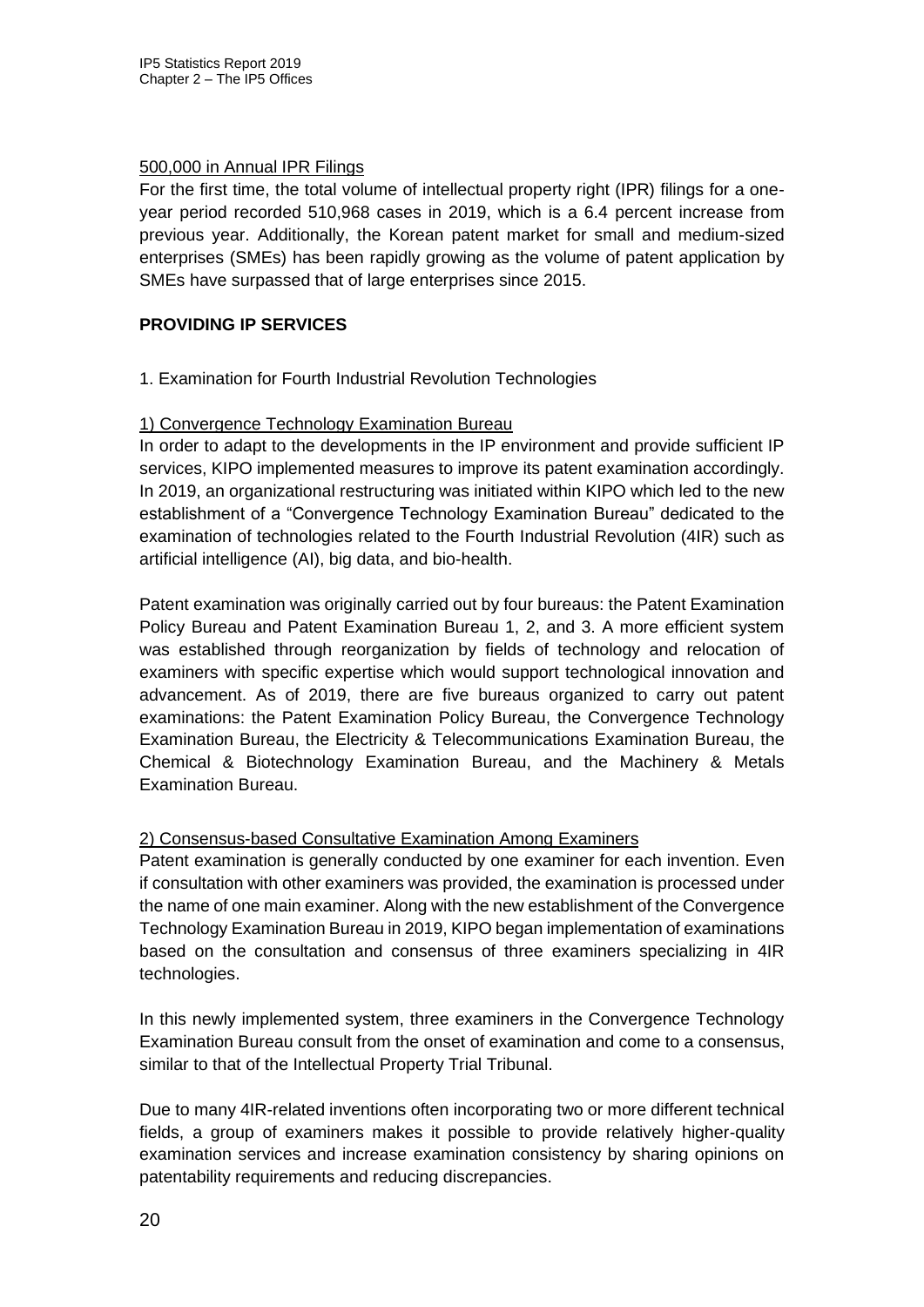# 2. Introducing the "Venture Team" Project at KIPO

Government organizations are often occupied with undertaking their entrusted obligations rather than supporting the implementation of innovative but challenging ideas which could greatly improve convenience for its users. Therefore, a "venture team," based on conceptualized ideas for policies and services, can be temporarily formed within the organization dedicated to actualizing the idea.

On June 12, 2019, the Ministry of Interior and Safety of Korea hosted a "Venture Team Idea Competition. Two of KIPO's ideas were selected as winners of the competition and KIPO permitted to establish two new "Venture Teams" within its organization to carry out their ideas, accordingly.

#### **Promoting IP Creation and Utilization**

1. Expanding Patent Big Data Utilization in Industry

#### 1) Expansion of IP-R&D Centered on Materials, Parts, and Equipment

KIPO began implementing an IP-R&D plan for securing core technologies already known in patents and improve the efficiency of R&D projects. This plan to strengthen R&D consists of three major tasks: expanding IP-R&D program in public R&D projects; supporting IP-R&D customized to each stage of growth of companies; and strengthening the foundation for IP-R&D proliferation in industry, academia, and research.

#### 2) Commencing an Era of 1 Trillion Won in IP-backed Financing

IP-backed financing provides funds to companies by a means of a loan or investment based on their IP assets. In 2019, the total amount of IP-backed financial transactions reached 1.35 trillion South Korean Won (equivalent to 1.11 billion US Dollar) in Korea. The first loan based on IP was made with the Korea Development Bank (KDB) in 2013, and transactions for IP-backed financing have increased steadily ever since. Notably, the overall scale of 1.35 trillion South Korean Won in total transactions for 2019 shows a significant growth in IP-backed financing, a 77 percent increase from that of 2018.

#### 3) Launching the Patent Mutual Aid Program

KIPO implemented the Patent Mutual Aid program as a policy program to provide a stable management base which can alleviate and resolve IP risk while also support advancement into overseas markets. The program provides mutual aid among companies when SMEs need funds in disputes related to domestic and overseas IP or for securing IPRs in other countries. The Patent Mutual Aid Center began operation of in August 2019 after the Korea Technology Finance Corporation was selected as the operating agency to entrust the mutual aid program.

# **Establishing Global IP Cooperation**

1. Hosting the Heads of the World's Five Largest IP Offices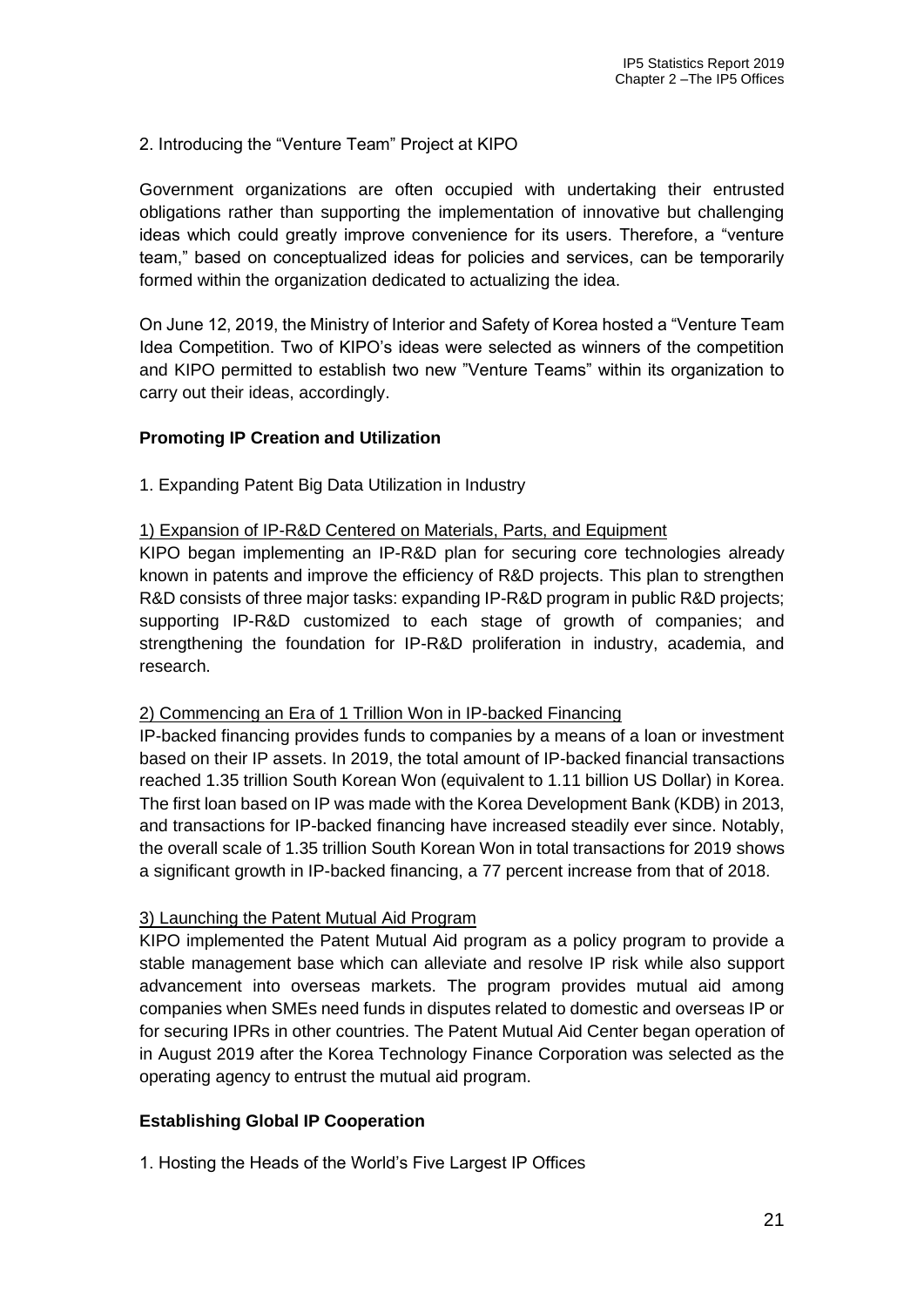IP5 Statistics Report 2019 Chapter 2 – The IP5 Offices

On June 12, 2019, the 12th IP5 Heads of Office Meeting was convened in Songdo, Incheon. The meeting was concluded with the adoption of a Joint Statement on improving the global patent system in response to changes brought on by the fourth Industrial Revolution technologies. The heads of IP5 Office also agreed to launch a task force whose main assignment is to explore collaborative approaches to innovative technologies such as AI.

2. Advancing Korea-ASEAN IP Cooperation

On November 25, 2019, the second Korea-ASEAN Heads of IP Office Meeting was held in Seoul, Korea since the first meeting launched in 2018 after five years of consultation with the ASEAN member states. Under the chairmanship of KIPO Commissioner Won-joo Park, the future direction of Korea-ASEAN IP cooperation was presented to the attending delegations from the IP offices from all ten ASEAN member states, and the "Joint Statement on Korea-ASEAN Intellectual Property" was adopted laying a foundation for deeper cooperation toward the achievement of IP-driven mutual prosperity.

#### **KIPO Production information**

Table 2.3 shows production figures for applications, examinations, grants, appeals or trials and PCT activities for 2018 and 2019.

| <b>KIPO PRODUCTION FIGURES</b>                                 | 2018     | 2019    | Change   | % Change |
|----------------------------------------------------------------|----------|---------|----------|----------|
| <b>Applications filed (by Origin of</b><br><b>Application)</b> |          |         |          |          |
| Domestic                                                       | 162, 561 | 171,603 | $+9,042$ | $+5.6%$  |
| Foreign                                                        | 47,431   | 47,372  | $-59$    | $-0.1%$  |
| Total                                                          | 209,992  | 218,975 | $+8,983$ | $+4.3%$  |
| <b>Examination</b>                                             |          |         |          |          |
| Requests                                                       | 180,680  | 183,816 | $+3,136$ | $+1.7%$  |
| <b>First Actions</b>                                           | 162,689  | 172,371 | $+9,682$ | $+6.0%$  |
| <b>Final Actions</b>                                           | 165,902  | 170,160 | $+4,258$ | $+2.6%$  |
| <b>Grants</b>                                                  |          |         |          |          |
| Domestic                                                       | 89,227   | 94,852  | + 5,625  | $+6.3%$  |
| Foreign                                                        | 29,785   | 30,809  | $+1,024$ | $+3.4%$  |
| <b>Total</b>                                                   | 119,012  | 125,661 | $+6,649$ | $+5.6%$  |
| <b>Appeals/Trials</b>                                          |          |         |          |          |
| Demand for Appeal against refusal                              | 3,624    | 2,820   | $-804$   | $-22.2%$ |
| Demand for Trial for invalidation                              | 460      | 477     | $+17$    | $+3.7%$  |

# **Table 2.3: KIPO PRODUCTION INFORMATION**

**PCT Activities**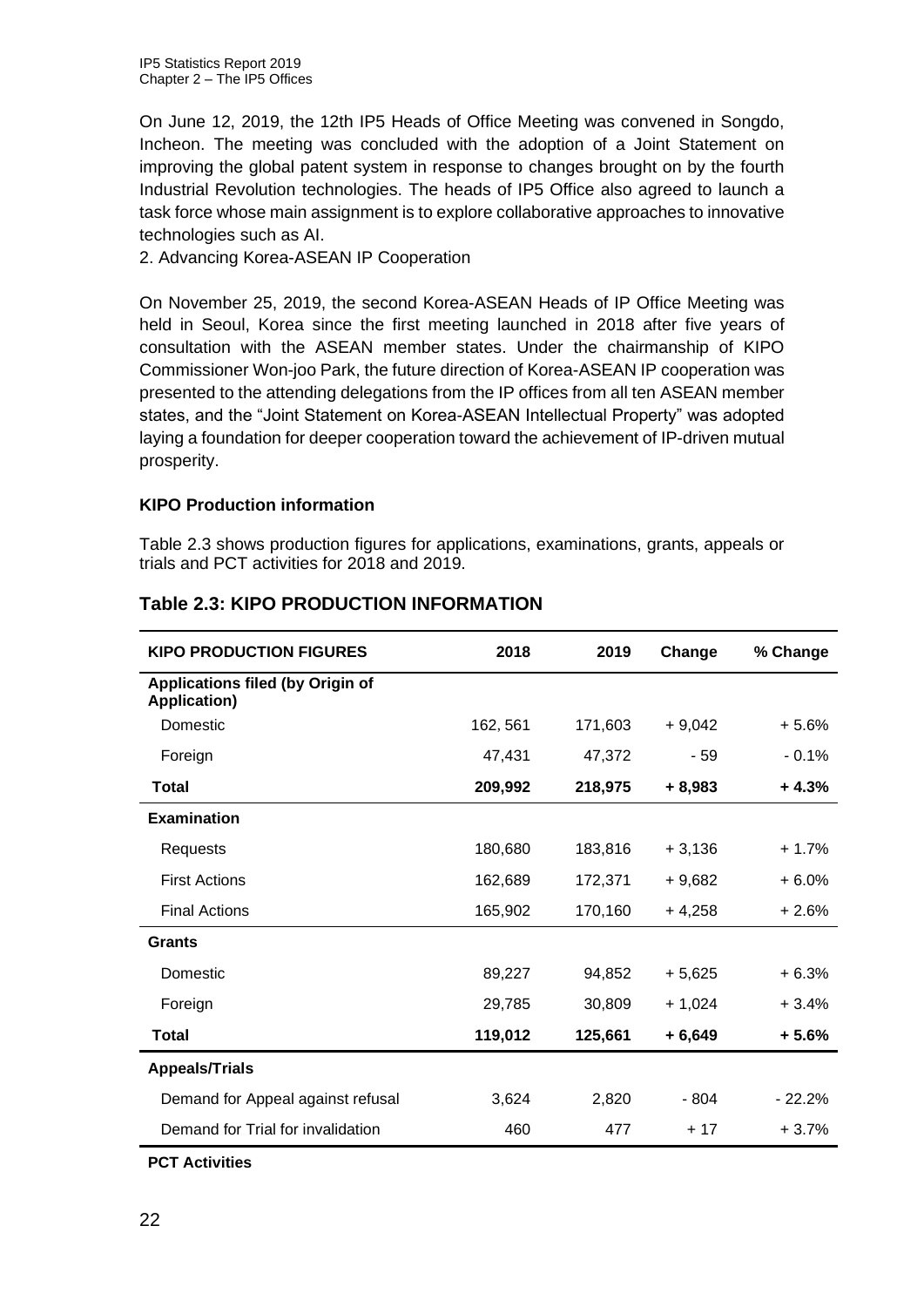| International searches                 | 24.104 |     | $27.154 + 3.050$ | + 12.7%  |
|----------------------------------------|--------|-----|------------------|----------|
| International preliminary examinations | 131    | 131 | $+0$             | $+0.0\%$ |

# **KIPO budget**

Fig. 2.7 shows KIPO expenditures by category in 2019.



A description of the items in Fig. 2.7 can be found in Annex 1.

# **KIPO Staff Composition**

At the end of 2019, the KIPO had a total staff 1,741. The breakdown is as follows.

| Examiners                        |       |
|----------------------------------|-------|
| <b>Patents and Utility Model</b> | 868   |
| Designs and Trademarks           | 195   |
| Appeal examiners                 | 107   |
| Other staff                      | 571   |
| Total                            | 1,741 |

#### **More information**

Further information can be found on KIPO's Homepage: [www.kipo.go.kr/en/MainApp](file:///C:/Users/crop7/Documents/国际合作/文件交换2020/IP5%20report/IP5%20SR%202019/www.kipo.go.kr/en/MainApp)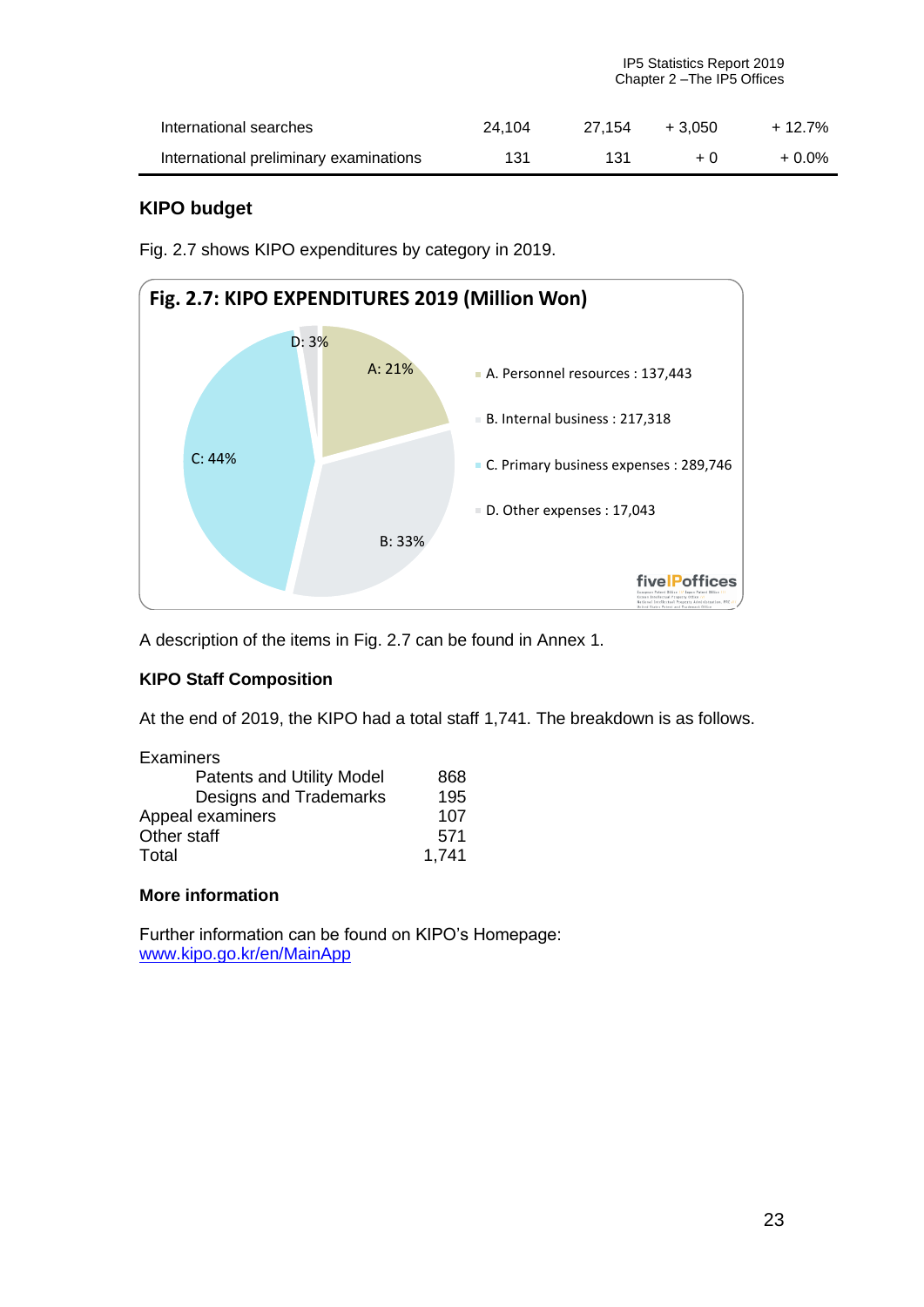# **China National Intellectual Property Administration**

# **Statistical Overview of 2019**

# **1) Patent Examination Status**

In accordance with the Patent Law of the People's Republic of China, the CNIPA is the authority to receive and examine applications for invention, utility model and design patents, and to grant patent rights in compliance with the Patent Law. The mechanism of earlier publication and request for substantive examination applies when processing invention patent applications, while the duration of patent rights for invention is 20 years, counted from the date of filing. The preliminary examination mechanism applies when processing utility model and design applications, while the duration of patent rights for utility models and designs is 10 years, counted from the date of filing.

# **2) Patent Applications in 2019**

In 2019, the number of applications for the three kinds of patents in P.R. China was nearly 4.38 million. Among these applications, there were 1.40 million applications for invention patents, a decrease of 9.2 percent compared to the previous year, 2.27 million applications for utility model patents and 0.71 million applications for design patents.

# **3) Patents Granted in 2019**

In 2019, the CNIPA granted 0.45 million patents for invention, with an increase of 4.8 percent compared to the previous year, 1.58 million patents for utility model and 0.56 million patents for industrial design.

# **CNIPA production information**

Table 2.4 shows production figures for applications, examination, grants, reexamination and invalidation, PCT activities are given for the years 2018 and 2019. The data in table 2.4 concentrate only on patents for invention.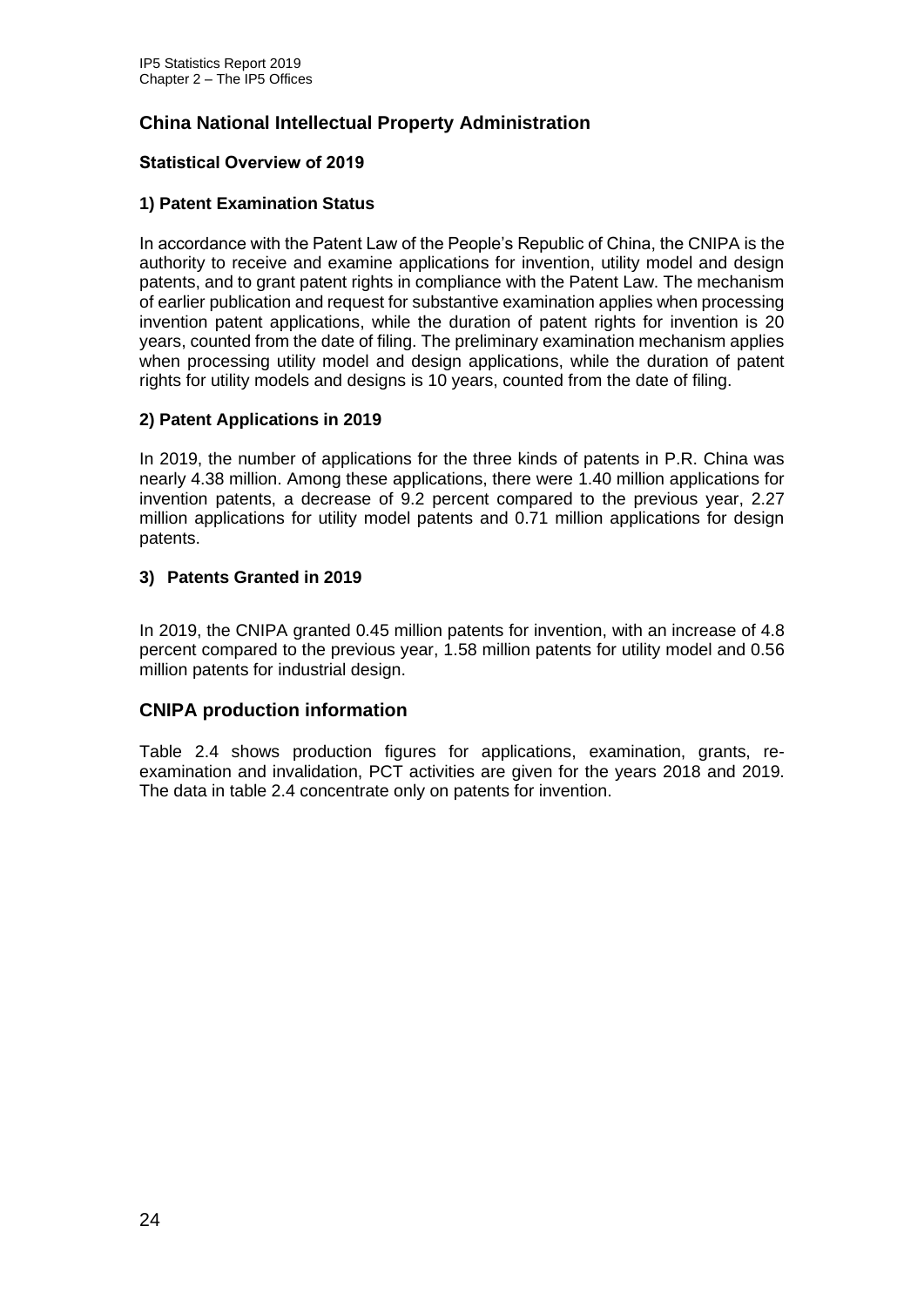| <b>CNIPA PRODUCTION FIGURES</b>        |             | 2018      | 2019      | Change     | %<br>Change |
|----------------------------------------|-------------|-----------|-----------|------------|-------------|
| <b>Applications filed</b>              |             |           |           |            |             |
| Domestic                               |             | 1,393,815 | 1,243,568 | - 150,247  | $-10.8%$    |
| Foreign                                |             | 148,187   | 157,093   | $+8,906$   | $+6.0%$     |
| Total                                  |             | 1,542,002 | 1,400,661 | $-141,341$ | $-9.2%$     |
| <b>Examination</b>                     |             |           |           |            |             |
| <b>First actions</b>                   |             | 838,869   | 1,069,288 | $+230,419$ | $+27.5%$    |
| Final actions                          |             | 808,474   | 1,023,221 | $+214,747$ | $+26.6%$    |
| <b>Grants</b>                          |             |           |           |            |             |
| Domestic                               |             | 345,959   | 360,919   | $+14,960$  | $+4.3%$     |
| Foreign                                |             | 86,188    | 91,885    | $+5,697$   | $+6.6%$     |
| <b>Total</b>                           |             | 432,147   | 452,804   | $+20,657$  | $+4.8%$     |
| <b>Re-examination and invalidation</b> |             |           |           |            |             |
| Re-examination requests                |             | 28,695    | 44,138    | $+15,443$  | $+53.8%$    |
| Invalidation request                   |             | 1,387     | 1,403     | + 16       | $+1.2%$     |
| <b>PCT</b> activities                  |             |           |           |            |             |
| International searches                 |             | 52,497    | 55,776    | $+3,279$   | $+6.2%$     |
| International<br>examinations          | preliminary | 451       | 527       | $+76$      | $+16.9%$    |

# **Table 2.4: CNIPA PRODUCTION INFORMATION**

# **4) Examination Period**

The CNIPA adopted time-sliced segment management (where the whole procedure was monitored and managed by divided time point and period) in the whole examination procedure for examination period management by objectives to ensure well-distributed and reasonable examination period. In 2019, the pendency period for the granting of invention patents was approximately 22.2 months.

#### **Information and Documentation**

In order to support the national technological innovation, the national economic growth and the patent examination, the CNIPA has always highly valued the construction of its patent documentation and information system. Its unremitting efforts for years have resulted in the current various patent information resources, and automatic search and management system.

#### **1) Patent Information Public Service System**

In 2019, The CNIPA completed the catalogue on basic IP Information, developed a management system, issued the Measures for the Management of IP Basic Information and Data. The CNIPA made the lP basic data further available, continued to improve the patent data service test system, and added five types of data resources, such as the status of the Chinese laws, invalidation, and re-examination. The types of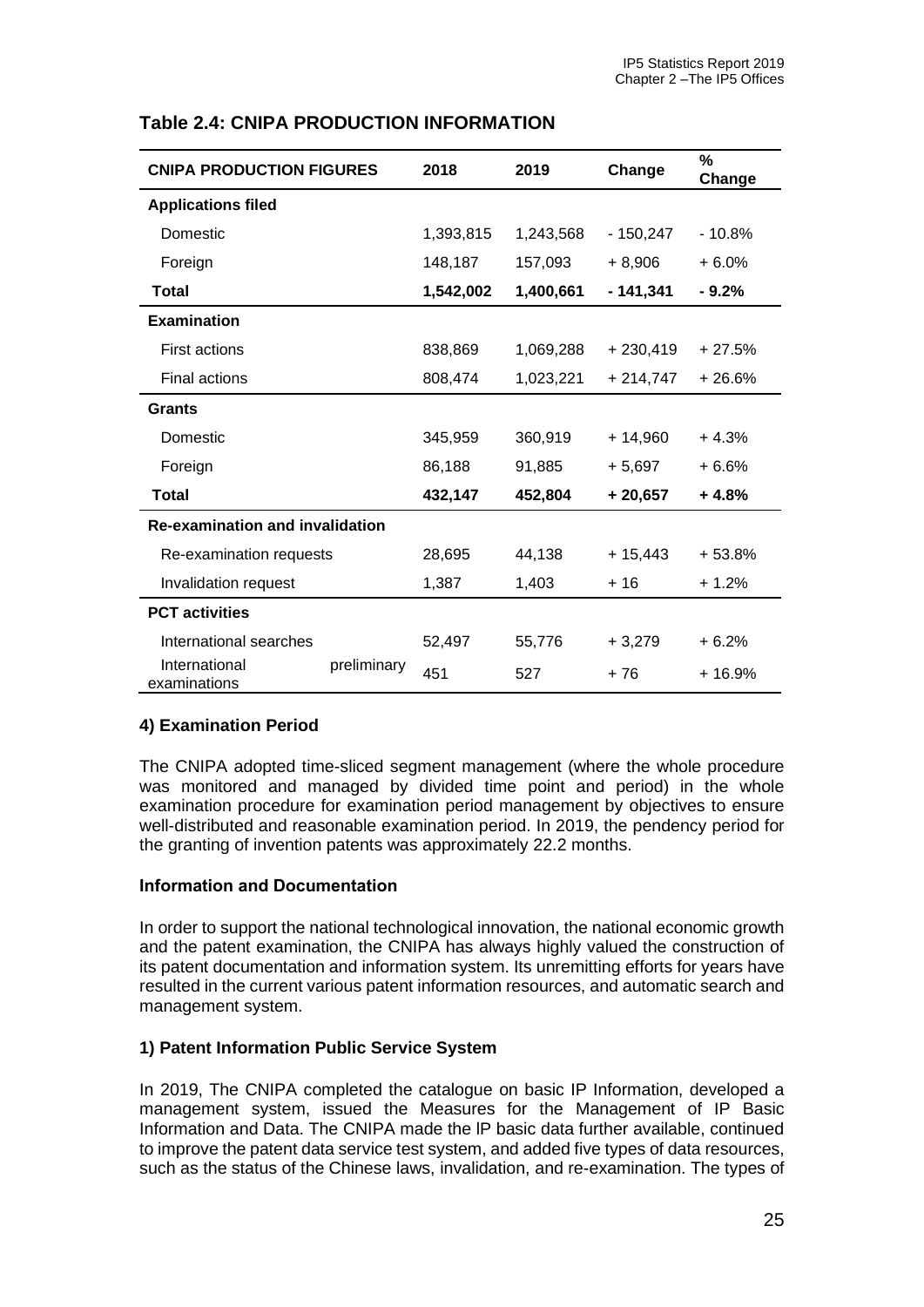data available for the public to download rose to 34 with the download bandwidth doubled, and the paper agreements were replaced by electronic protocols. In 2019, the number of registered users of the patent data service test system reached 15, 000, with an increase of 10 percent, and the total amount of data downloaded accumulatively by users exceeded 478TB, with an increase of 59 percent. The international data exchange and the data sharing among domestic ministries and commissions were actively advanced.

#### **2) Documentation Resources and Services**

Throughout 2019, a total of 149 types of documentation resources were allocated, including six types of patent resources and 143 types of non - patent resources, which provided solid support for patent examination, patent information public services and others. CNIPA continued to exchange patent documentation with 31 countries (regions) or organizations and provided Chinese patent documentation to 6 PCT international search and preliminary examination authorities.

As of the end of 2019 , CNIPA had 540 types of patent documentation resources , including 191 types of bibliographic data, 167 types of full-image data, 83 types of fulltext data, 18 types of special theme data, 72 types of auxiliary search, and 20 types of other categories. The bibliographic data covered 104 countries (regions) or organizations; the full-image data covered 103 countries (regions) or organizations; and the full-text data covered 36 countries (regions) or organizations At present, CNIPA had nearly 130 million pieces of patent documentation.

Documentation Services Focusing on the improvement in the patent examination quality and efficiency, CNIPA compiled the Documentation Resources Quick Guide. Feedback on the progress of the full-text submission form was ensured to be given within one hour during the working days. Throughout the Year ' CNIPA provided examiners with 2,685 pieces of patent documentation and 23,600 pieces of non-patent documentation , held multi-level training on the use of non-patent documentation resources to improve the efficiency of their use , and organized 14 training courses on various types of non-patent databases throughout the year , with more than 2,800 people trained accumulatively.

CNIPA made continuous efforts in innovating services, enriching online and offline service means, spreading IP knowledge and culture by online public lectures, virtual IP exhibition an and others, providing information services such as on-site, telephone and online consultations, commissioned searches and others, and comprehensively improving the service quality and efficiency of service counters .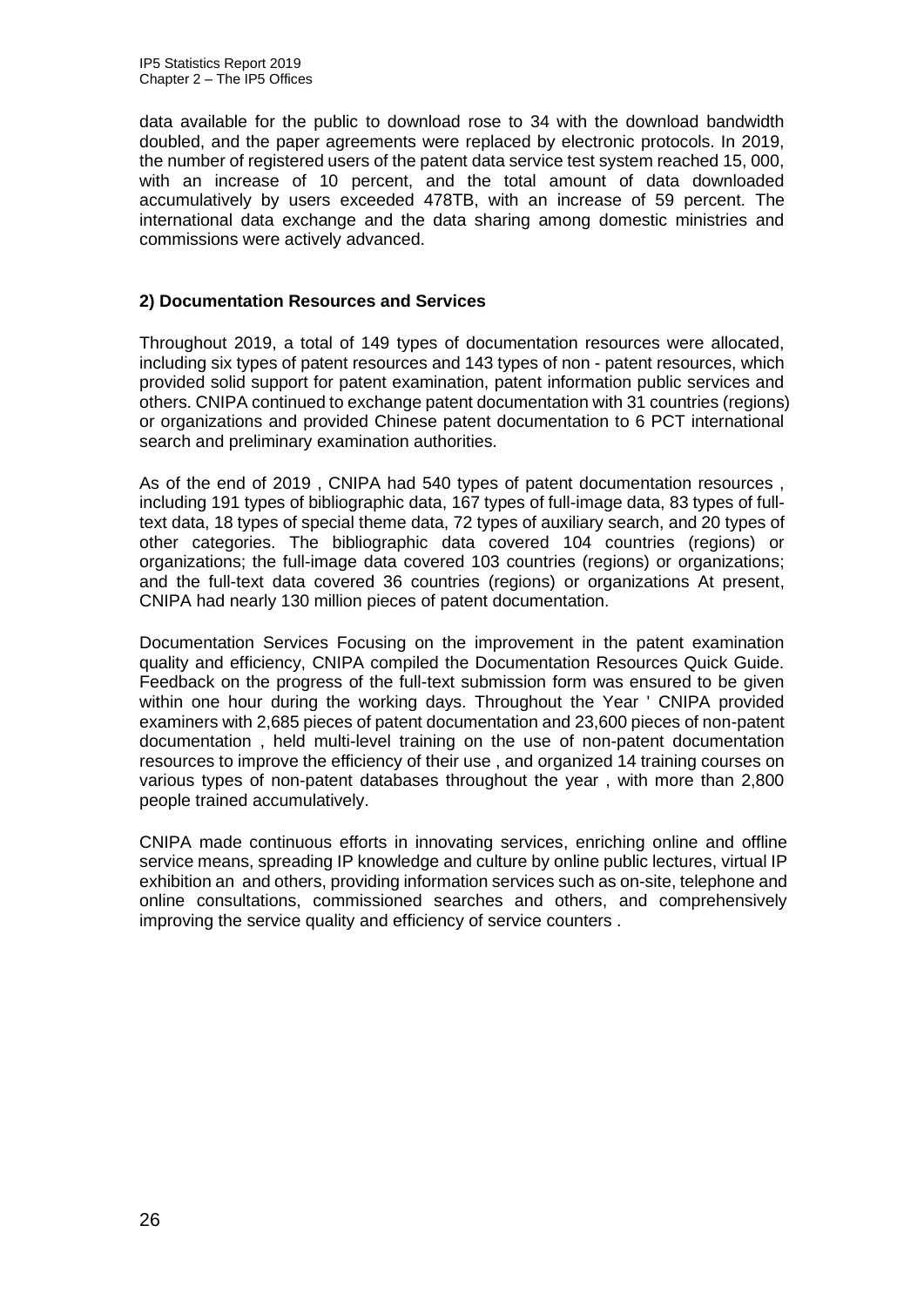#### **International Cooperation**

In 2019, CNIPA continued its in -depth participation in the reform of the global IP governance system, actively promoted the formulation of international IP rules by participating in international affairs, and promoted multilateral and bilateral cooperation in a balanced manner, as to significantly raise China's voice and influence in global IP affairs . CNIPA strived to build a new IP international cooperation framework, featuring coordinated progress in multilateral, plurilateral, bilateral cooperation and collaboration with neighboring countries.

The CNIPA steadily pressed ahead with the eight pragmatic cooperation projects established at the 2018 High- level Conference on IP for Countries Along the Belt and Road. In May, The Belt and Road lP Training Workshop was organized in Chengdu, Sichuan. In July, the 2019 CNIPA Seminar on Intellectual Property Protection and Examination Practice for Latin American Countries, as well as the patent examination training workshop for the GCC Patent offices were held in Beijing. A total of 26 Students from the Second batch of " Belt and Road "master program on IP completed their Studies in China. CNIPA sent IP experts to the IP authorities of Laos, Vietnam , Ecuador, Ethiopia, Cambodia , Saudi Arabia, and relevant regional organizations, such as the African Regional Intellectual Property organization (ARIPO) and the Gulf Cooperation Council (GCC) to carry out training on IP examination, Iaws and regulations, etc.,

In 2019, the total number of partners that signed PPH cooperation agreements with the CNIPA has increased to 29 , and the Iaunched PPH pilot programs have increased to 27 Among them , CNIPA initiated a new pilot program with Argentina, signed the cooperation agreement on a new pilot program with Norway and planned to sign a new pilot program cooperation agreement with Saudi Arabia. The pilot programs with Iceland and Egypt were successfully extended. CNIPA also signed the extension agreements on pilot programs with IP authorities of Singapore and the Czech Republic. The IP5 PPH will also be extended for three years. The extension agreement on pilot programs with Brazil was also signed. In addition, the consultation on projects with the African Regional Intellectual Property organization proceeded smoothly.

Since its official launch on January 1, 2019, the China-Korea Cooperative Search Pilot (CSP) operated smoothly. PCT Collaboratives Search and Examination Pilot (PCT CS&E) continued to progress steadily, and the work related to the expansion of non-English languages Ied by CNIPA was also successfully launched. At present, the pilot program has received applications in languages other than English, Chinese, Japanese, Korean, French and German. Based on users' demand for information related ted to patents granted overseas, CNIPA continued to carry out promotion and training activities in relation to the international cooperation projects on examination and their outcomes through various Channels.

CNIPA continued to carry out data exchange cooperation with 26 countries, regions and organizations. The African Regional Intellectual Property Organization and Kyrgyzstan IP authority newly joined the Cloud Patent Examination System (CPES), bringing the total number of users to 51.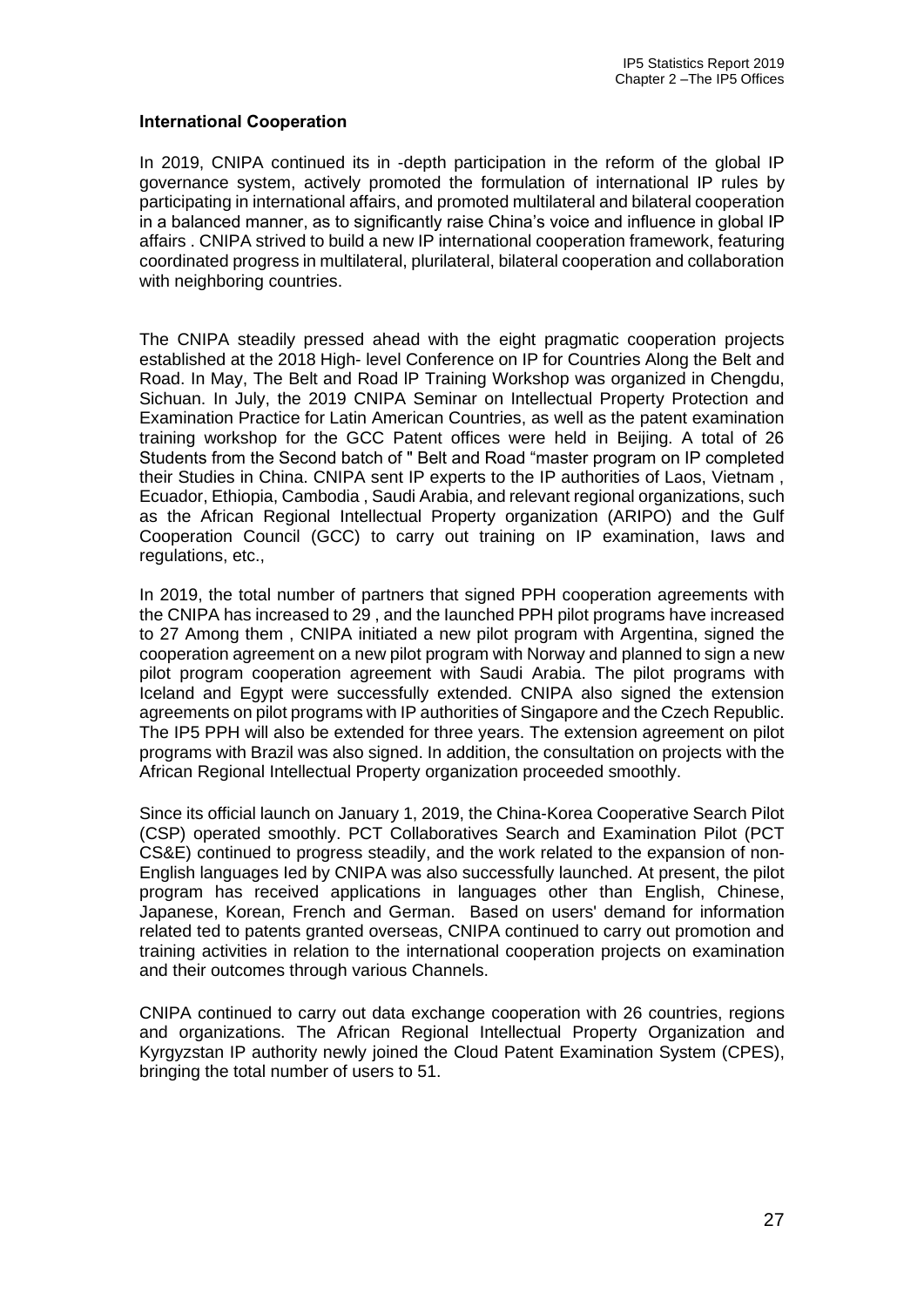# **The CNIPA budget**



A description of the items in Fig. 2.8 can be found in Annex 1.

# **The CNIPA Staff Composition**

By the end of 2019, the CNIPA has 8 functional departments (vice bureau level).

#### **More information**

Further information can be found on the CNIPA's Homepage: [http://www.english.cnipa.gov.cn](http://www.english.cnipa.gov.cn/)

<sup>22</sup> Percentages may not total 100 due to rounding.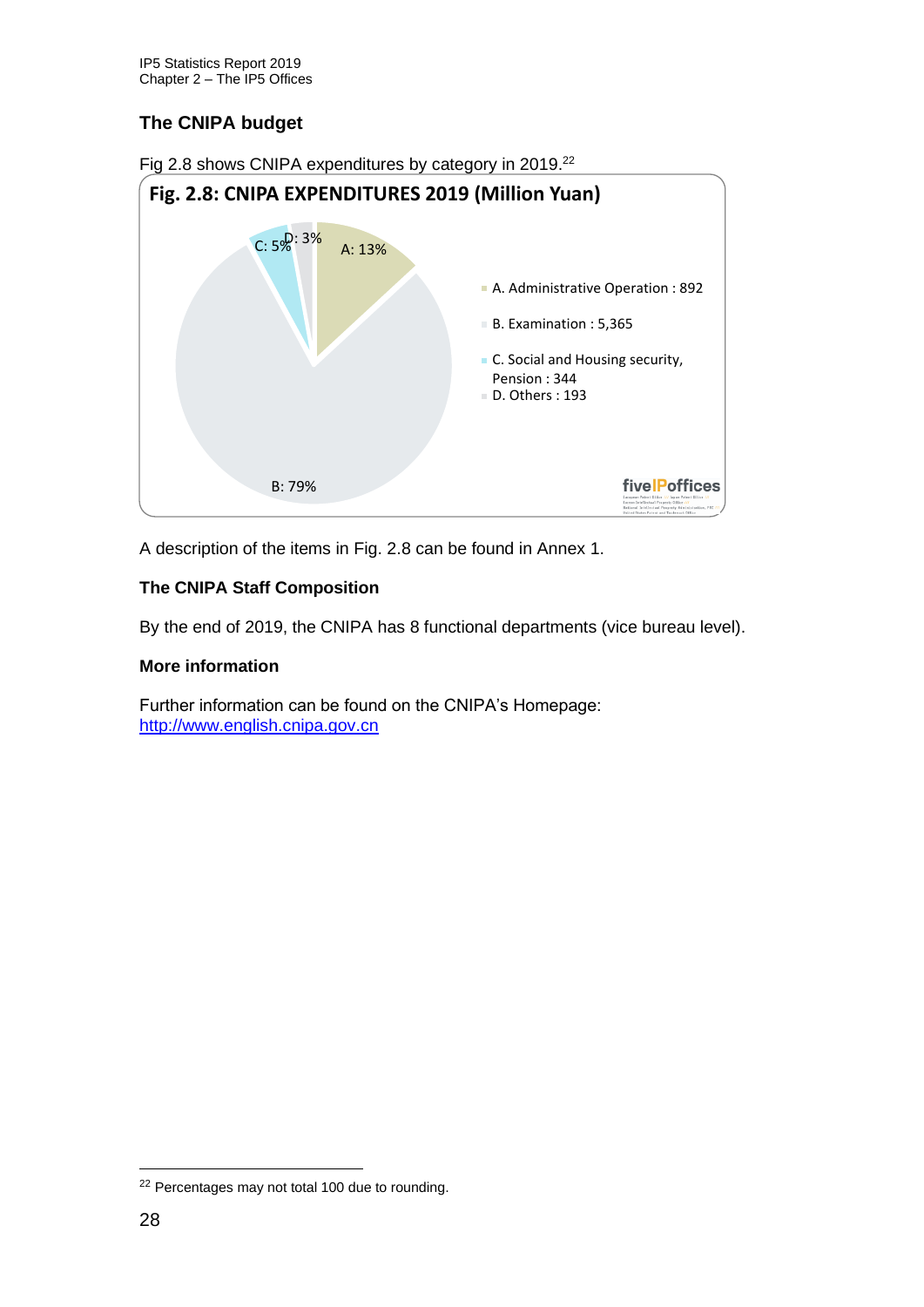# **UNITED STATES PATENT AND TRADEMARK OFFICE**

#### **Mission Statement**

The mission of the United States Patent and Trademark Office (USPTO) is:

*Fostering innovation, competitiveness and economic growth, domestically and abroad by delivering high quality and timely examination of patent and trademark applications, guiding domestic and international intellectual property policy, and delivering intellectual property information and education worldwide, with a highly skilled, diverse workforce.*

The USPTO is pivotal to the success of innovators. In fulfilling the mandate of Article 1, Section 8, Clause 8, of the U.S. Constitution, "To promote the Progress of Science and useful Arts, by securing for limited Times to Authors and Inventors the exclusive Right to their respective Writings and Discoveries", the USPTO is on the cutting edge of technological progress and achievement in the United States.

The USPTO provides valued products and services to its customers in exchange for fees that are appropriated to fund its operations. The powers and duties of the USPTO are vested in the Under Secretary of Commerce for Intellectual Property and Director of the USPTO, who consults with the Patent Public Advisory Committee and the Trademark Public Advisory Committee. The USPTO operates with two core business units, Patents and Trademarks.

The USPTO's Strategic Plan for Fiscal Years  $(FY)^{23}$  2018-2022 sets forth the Agency's three mission-focused strategic goals and one management goal, as well as the proposed objectives and initiatives to meet those goals. The strategic goals collectively focus efforts on issuing predictable, reliable, and high-quality IP rights, aligning patent and trademark examination capacity with current and projected workloads, modernizing information technology, enhancing the customer experience, promoting IP rights abroad, monitoring and helping address dynamic IP issues in Congress and the Courts, maintaining a sustainable funding model, and developing IP policy. This plan was developed with input from the public advisory committees, stakeholders, the public, and USPTO employees.

- Goal 1: Optimize Patent Quality and Timeliness.
- Goal 2: Optimize Trademark Quality and Timeliness.
- Goal 3: Provide Domestic and Global Leadership to Improve IP Policy,

Enforcement, and Protection Worldwide.

• Management Goal: Deliver Organization Excellence.

#### **Agency News**

In FY 2019, the USPTO exceeded patent pendency goals achieving the USPTO's lowest first action pendency since January 2002, despite total application filings nearly doubling in that time, from 353,000 in FY 2002 to 667,000 in FY 2019.

FY 2019 marks the 14th consecutive year that the USPTO Trademark examining attorneys surpassed pendency and quality targets. Additionally, in FY 2019, Trademark Operations took several important actions toward enhancing the accuracy

<sup>23</sup> USPTO's Fiscal Year is October 1 to September 30.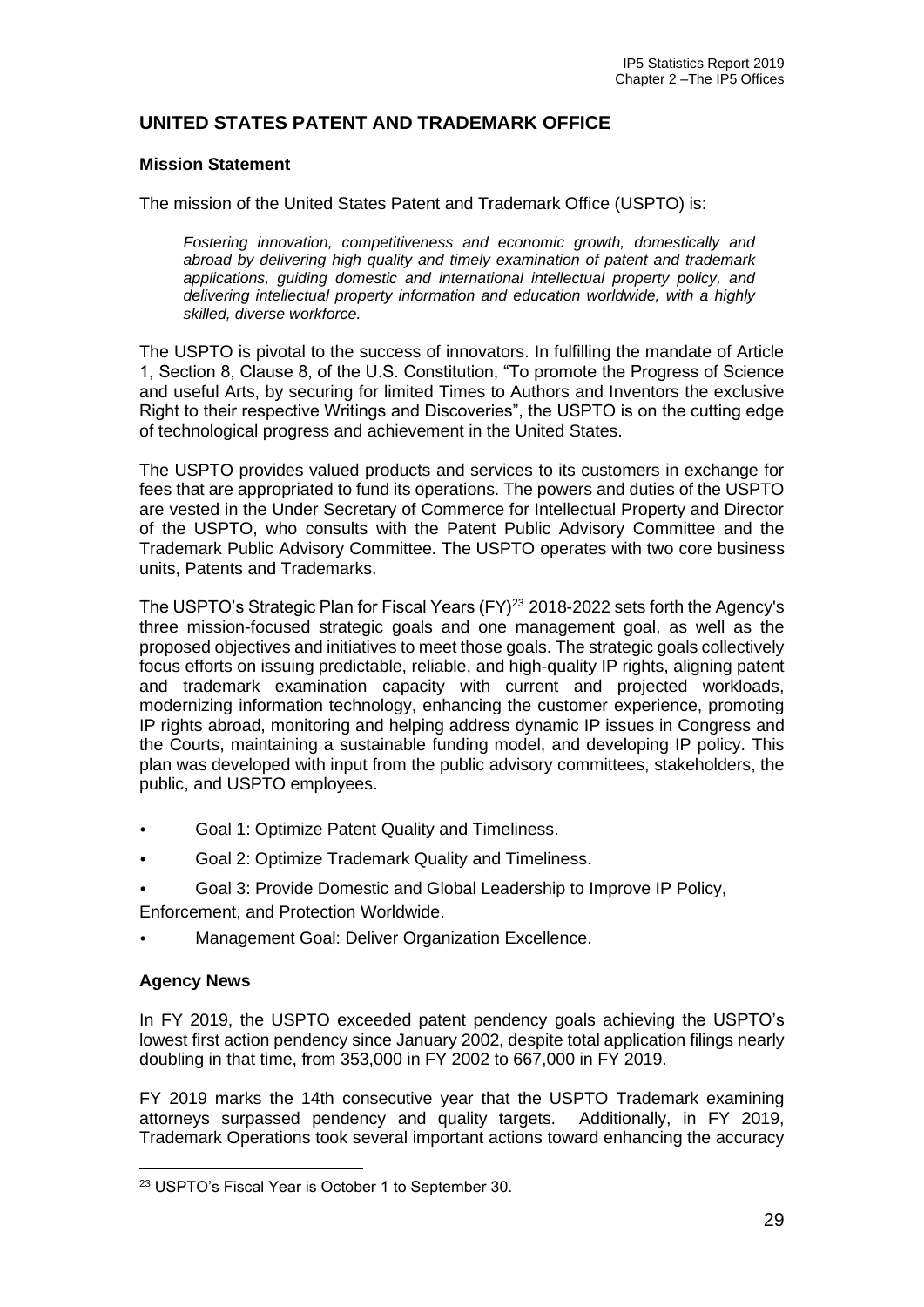of the U.S. Trademark Register and reducing fraudulent filings. Such actions include the expansion of random post-registration audits, implementation of a new U.S. Counsel Rule, and educating applicants and the public on counterfeiting.

The USPTO's Pro Se Art Unit provides dedicated educational and practical resources to small businesses, independent inventors, and under-resourced inventors. In FY 2019, around 1,200 patents were granted in applications handled by examiners in the Pro Se Art Unit. Through education and enhanced customer service, the Pro Se Art Unit helped increase accessibility to patent protection with almost 37 percent of all pro se applications examined by the Pro Se Art Unit resulting in a patent grant. In addition, examiners in the Pro Se Art Unit worked with unrepresented applicants on thousands of applications to help make the patent system more accessible, transparent and understandable.

The USPTO continued to evaluate programs designed to advance the progress of a patent application and to provide applicant assistance, including programs such as Track One for Prioritized Examination, First Action Interview Pilot Program, Quick Path Information Disclosure Statement (QPIDS), the After Final Consideration Pilot 2.0 (AFCP 2.0), and Patents 4 Patients (the Cancer Immunotherapy Pilot Program). As a result of this continued evaluation, QPIDS was established as a permanent program this year. In addition, effective September 3, 2019, the limit on the number of Track One requests that may be granted in a fiscal year was increased from 10,000 to 12,000. The goal of the Track One program is to offer faster patent examination, by allowing applicants to receive final disposition within about 12 months.

In FY 2019, the USPTO took a closer look at the progress and potential of women in patenting, publishing a Progress and Potential report that studied U.S. women inventors named on U.S. patents granted from 1976 through 2016 and examined the trends and characteristics of their patents.

In addition to the Progress and Potential Report, the USPTO also published a Report to Congress pursuant to The Study of Underrepresented Classes Chasing Engineering and Science Success (SUCCESS) Act. This report contained a literature review and found a need for additional information to determine the participation rates of women, minorities, and veterans. The report concluded with six new USPTO initiatives and five legislative recommendations for increasing the participation of women, minorities, and veterans as inventor-patentees and entrepreneurs. The initiatives include creating an IP toolkit for corporate employee inventors to help demystify the patent process and encourage greater participation; recognizing individuals and/or organizations that are undertaking efforts and/or accelerating diversity among entrepreneurs; establishing a council to develop a national strategy for promoting and increasing innovation inclusiveness; expanding USPTO educational outreach programs for youth and teachers; working with other relevant U.S. Government (USG) agencies to develop workforce training materials with information on how to obtain a patent and the importance of invention and IP protections; and increasing the development of IP training materials for educators. The legislative recommendations are to enhance USPTO authority to gather information in a voluntary, confidential, biennial survey of individuals named in patent applications that have been filed with the USPTO; enhance authority for USG interagency data sharing and cooperation; expand the purposes/scopes of relevant USG federal grant programs to include activities that promote invention and entrepreneurship, as well as the protection of inventions and innovations using IP among underrepresented groups; create a set of commemorative innovation quarters and postage stamps to be released into circulation that feature a spectrum of American inventors from a variety of backgrounds, including those from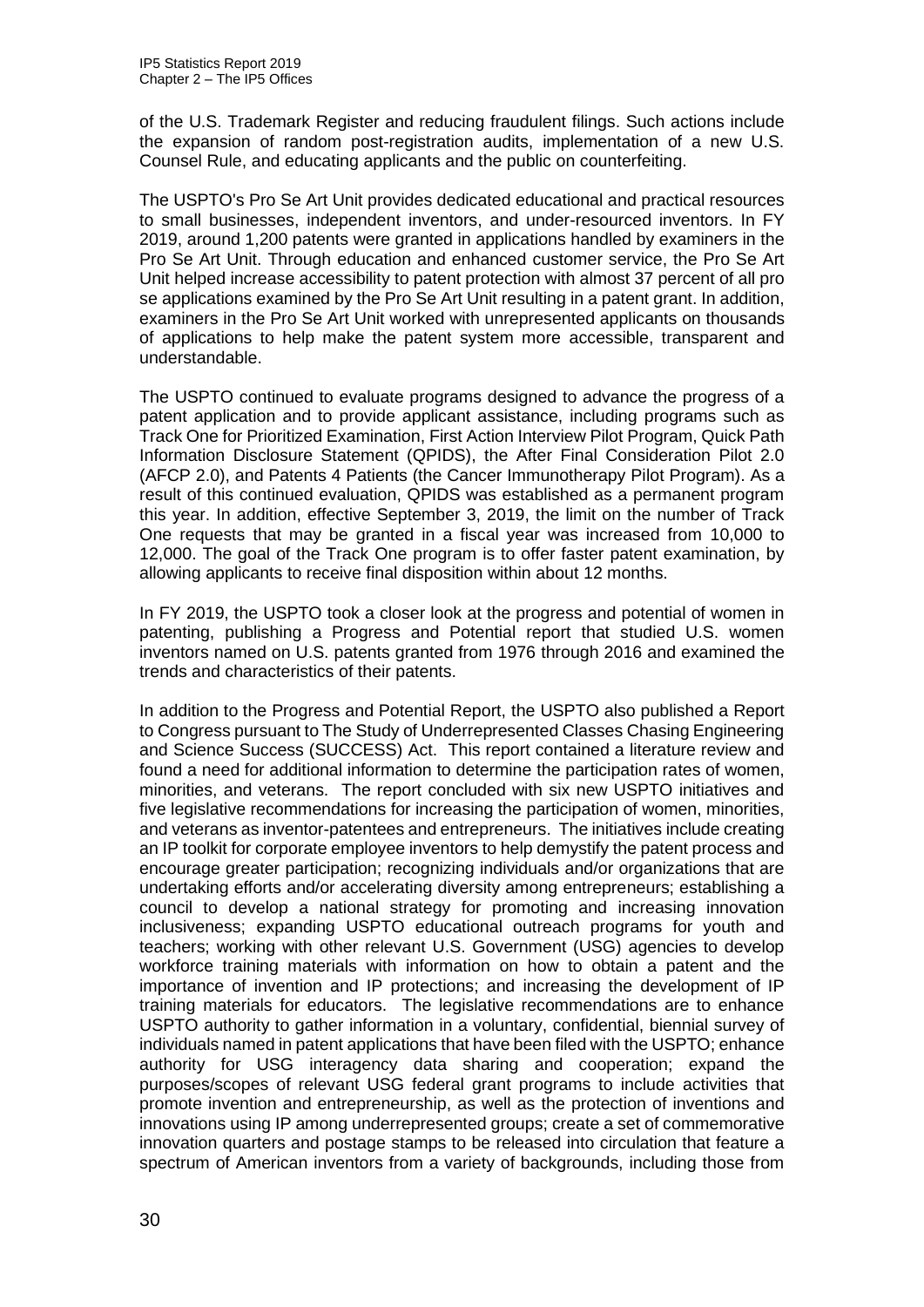underrepresented groups; and support exhibits at national museums featuring inventors/entrepreneurs from underrepresented groups.

At the end of FY 2019, 11,084 employees agency-wide were working from home at least one day per week, translating to 87 percent of the USPTO workforce. A structured telework program provides cost savings by reducing the need for additional office space, enhances recruitment and retention, fosters greater efficiency in production and management and provides opportunities for expanded work flexibility and better work– life balance for participating employees. USPTO's teleworkers help to minimize the USPTO's impact on the environment in the Washington, D.C., metropolitan area, and in FY 2019, they spared the environment more than  $51,000$  tons in estimated  $CO<sup>2</sup>$ emissions.

#### **International Cooperation and Work Sharing**

The USPTO provides IP educational and training programming both to improve IP laws and their administration around the world, and to enhance IP awareness and technical capacity. The USPTO's programs address a full range of IP protection and enforcement matters, including enforcement of IP rights at national borders, Internet piracy, health and safety threats from counterfeit goods, trade secret protection and enforcement, copyright policy, and patent and trademark examination. In FY 2019, the Office of Policy and International Affairs conducted a total of 140 such training activities through its Global Intellectual Property Academy (GIPA), reaching over 9,500 individuals. Approximately 45 percent of all individuals served were U.S. IP rights owners and users, and approximately 55 percent were patent, trademark, and copyright officials from 123 countries; prosecutors; police; customs officials; and IP policymakers. In FY 2019, GIPA continued its nearly decade-long commitment to the production and maintenance of in-depth, on-demand content through distancelearning on the USPTO website and its YouTube playlist. These modules are available in five languages and cover six areas of IP protection and enforcement.

The USPTO has also entered into a number of agreements with intergovernmental organizations. One of these was an agreement with INTERPOL's Illicit Goods and Global Health Program to cooperate on training and capacity-building programs to promote effective IP enforcement internationally. These collaborations included a July 2019 Central Asia regional program on trafficking in counterfeit goods. In a related development, in FY 2019, the USPTO finalized an interagency agreement under the State Department's Middle East Partnership to conduct IP enforcement programs in Morocco, Algeria, Tunisia, Jordan, Qatar, Bahrain, and Kuwait.

The USPTO continued to be a global leader in developing work-sharing programs that result in efficiencies for patent applicants and examiners. The USPTO continued to optimize its Patent Prosecution Highway (PPH) programs, which have proven to increase efficiencies and decrease costs for applicants filing in multiple offices. At the end of FY 2019, a total of 61,944 applications with petitions had been filed under the PPH, with 53,814 patents granted.

The USPTO also continued its stewardship of the Global Dossier, a set of business services that provide a single point of access to related applications filed in multiple patent offices at no cost to users. The USPTO continues to evaluate how to add more functionality to Global Dossier to benefit its stakeholders, including providing legal status information and increasing the scope of application data available in the service. In addition, the USPTO continued to pilot innovative collaborative search programs to enhance predictability and reliability of IP rights worldwide.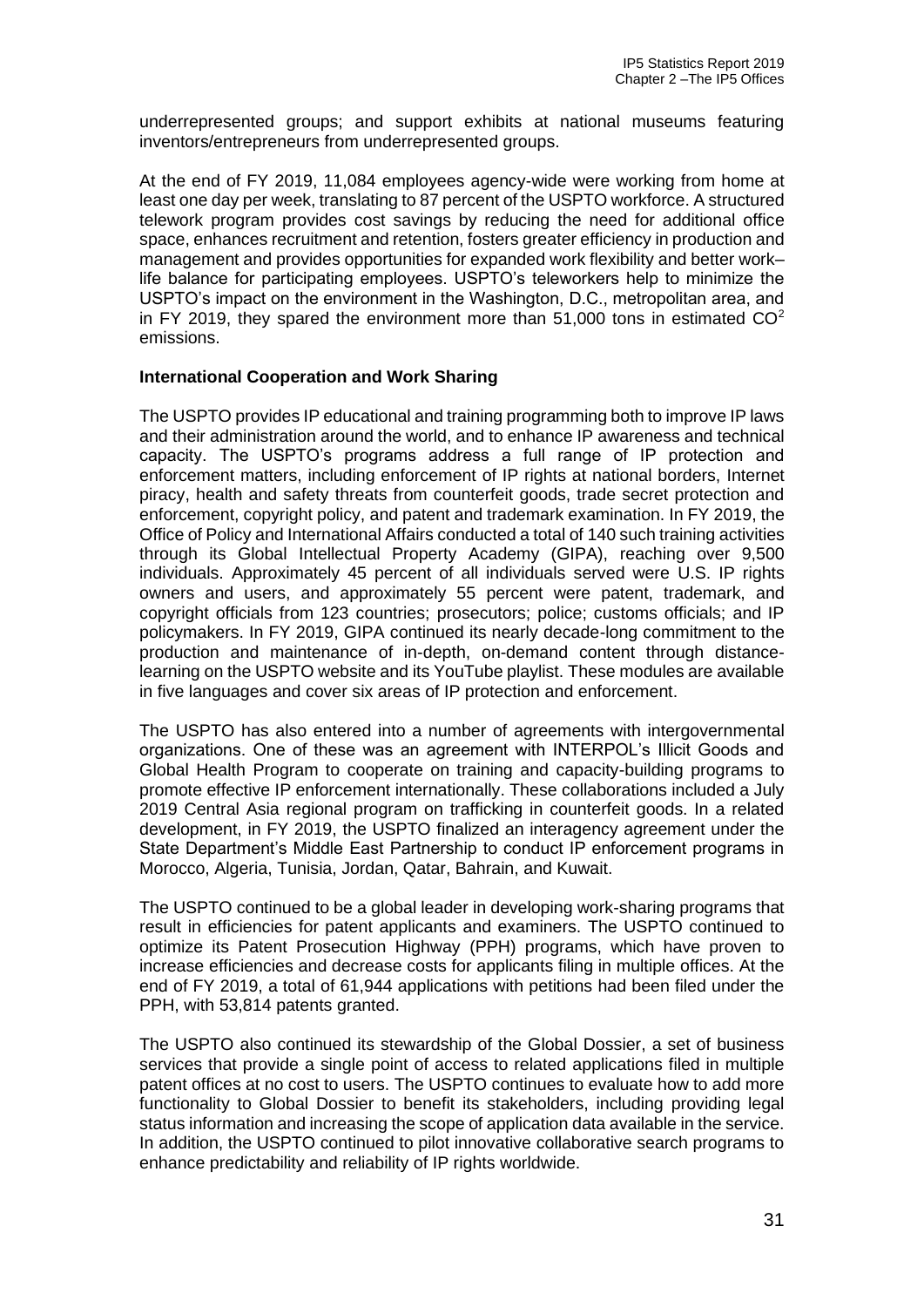## **USPTO production information**

Table 2.5 includes production figures for application filings, PCT searches and examination, first actions, grants, applications in appeal and interference, and patent cases in litigation for the years 2018 and 2019.

# **Table 2.5: USPTO PRODUCTION INFORMATION**

| <b>USPTO PRODUCTION FIGURES</b>                     | 2018    | 2019     | Change    | % Change |  |
|-----------------------------------------------------|---------|----------|-----------|----------|--|
| <b>Applications filed</b>                           |         |          |           |          |  |
| Utility (patents for invention) <sup>24</sup>       | 597,141 | 621, 453 | $+24,312$ | $+4%$    |  |
| Domestic                                            | 285,095 | 292,998  | $+7,903$  | $+2.8%$  |  |
| Foreign                                             | 312,046 | 328,455  | $+16,409$ | $+5.3%$  |  |
| Plant                                               | 1,079   | 1,134    | $+55$     | $+5%$    |  |
| Reissue                                             | 1,013   | 1,110    | $+97$     | $+10%$   |  |
| Total utility, plant & reissue                      | 599,233 | 623,697  | $+24,464$ | $+4%$    |  |
| Design                                              | 45,083  | 46,847   | $+ 1,764$ | $+4%$    |  |
| Provisional                                         | 169,340 | 170,089  | $+749$    | $+ 0\%$  |  |
| <b>Total</b>                                        | 813,656 | 840,633  | $+26,977$ | $+3%$    |  |
| Request for continued examination<br>$(RCE)^{25}$   | 170,366 | 170,568  | $+202$    | $+0\%$   |  |
| <b>PCT Chapter I searches</b>                       | 22,210  | 22,465   | $+255$    | $+1%$    |  |
| <b>PCT Chapter II examinations</b>                  | 991     | 1,003    | $+12$     | $+1%$    |  |
| First actions (utility, plant, reissue)             | 592,895 | 600,057  | $+7,162$  | $+1%$    |  |
| <b>Grants (total)</b>                               | 307,759 | 354,430  | $+46,670$ | $+15%$   |  |
| U.S. residents                                      | 144,413 | 167,115  | $+22,703$ | $+16%$   |  |
| Foreign                                             | 163,346 | 187,315  | $+23,967$ | $+15%$   |  |
| Japan                                               | 47,566  | 53,542   | $+5,975$  | $+13%$   |  |
| <b>EPC</b> states                                   | 48,963  | 55,638   | $+6,675$  | $+14%$   |  |
| R. Korea                                            | 19,780  | 21,684   | $+1,904$  | $+10%$   |  |
| P.R. China                                          | 14,488  | 19,209   | $+4,724$  | $+33%$   |  |
| <b>Others</b>                                       | 32,549  | 37,242   | $+4,689$  | $+14%$   |  |
| Applications in appeal and interference proceedings |         |          |           |          |  |
| Ex-parte cases received                             | 8,684   | 6,889    | $-1,795$  | $-21%$   |  |
| Ex-parte cases disposed                             | 10,989  | 11,353   | $+364$    | $+3%$    |  |
| Inter-partes cases received                         | 26      | 10       | $-16$     | $-62%$   |  |
| Inter-partes cases disposed                         | 38      | 19       | $-19$     | $-50%$   |  |
| <b>Patent cases in litigation</b>                   |         |          |           |          |  |
| Cases filed                                         | 669     | 682      | $+13$     | $+2%$    |  |
| Cases disposed                                      | 645     | 778      | $+133$    | $+21%$   |  |
| Pending cases (end of calendar year)                | 639     | 561      | $-78$     | $-12%$   |  |

<sup>&</sup>lt;sup>24</sup> Unless otherwise noted, the USPTO statistics presented elsewhere in this report are limited to utility patent applications and grants, and include Requests for Continued Examination (RCEs)..

<sup>&</sup>lt;sup>25</sup> A Request for Continued Examination is a USPTO procedure under which an applicant may obtain continued examination of an application by filing a submission and paying a specified fee, even if the application is under a final rejection, appeal, or a notice of allowance.